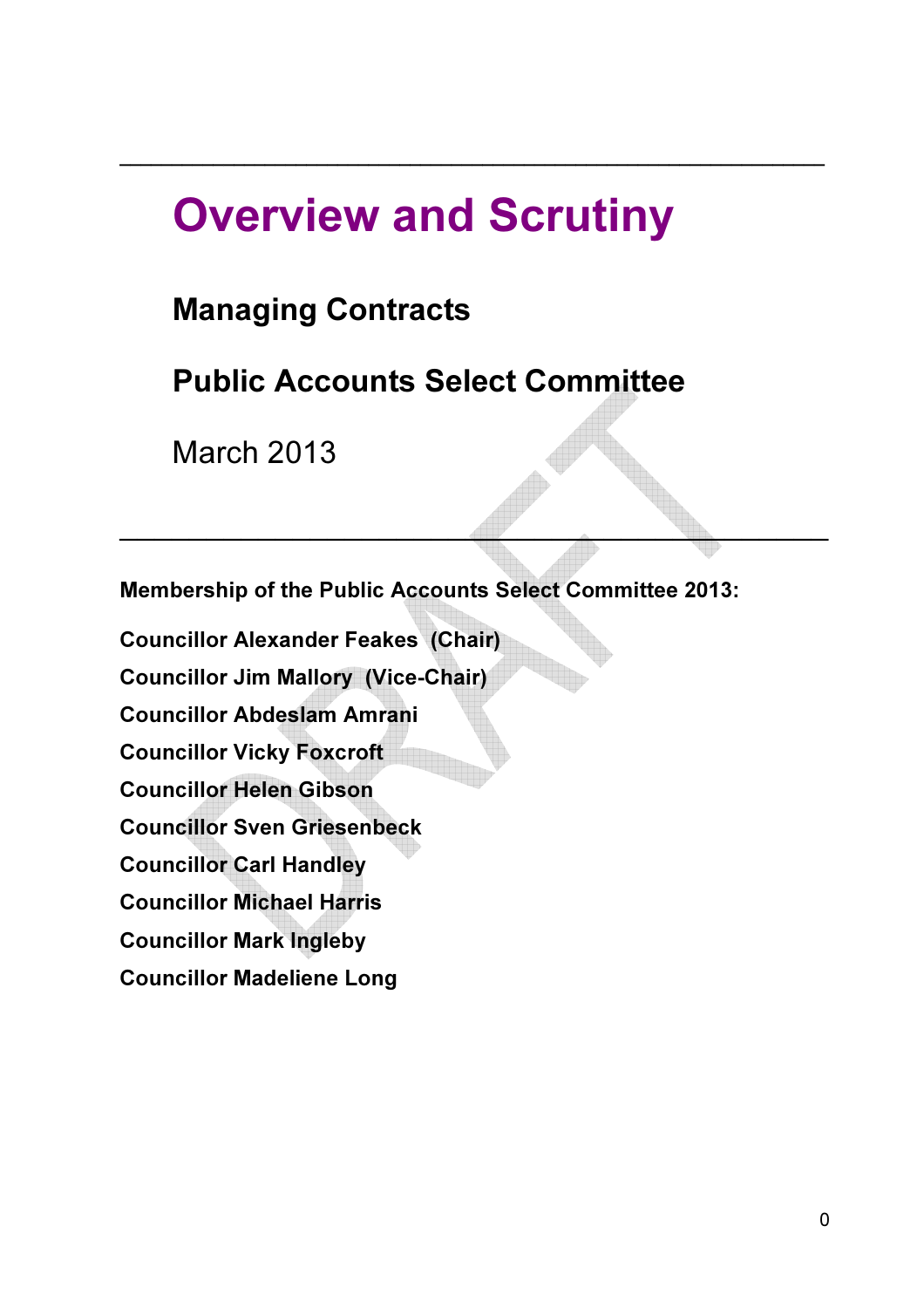# **Contents**

|    | <b>Chair's introduction</b>                                                                                                                                                                                                                   | $\mathbf 2$         |
|----|-----------------------------------------------------------------------------------------------------------------------------------------------------------------------------------------------------------------------------------------------|---------------------|
| 1. | <b>Executive summary</b>                                                                                                                                                                                                                      | 3                   |
| 2. | <b>Recommendations</b>                                                                                                                                                                                                                        | 4                   |
| 3. | <b>Purpose and structure of review</b><br><b>Findings</b>                                                                                                                                                                                     | 6                   |
|    | 4. What is good contract management? - Previous<br>scrutiny and best practice<br>5. How does Lewisham do contract management?<br>6. Case Study – Residential and Nursing Care<br><b>Contract</b><br>7. Case Study - Parks Management Contract | 7<br>12<br>19<br>21 |
|    | <b>Sources</b>                                                                                                                                                                                                                                | 23                  |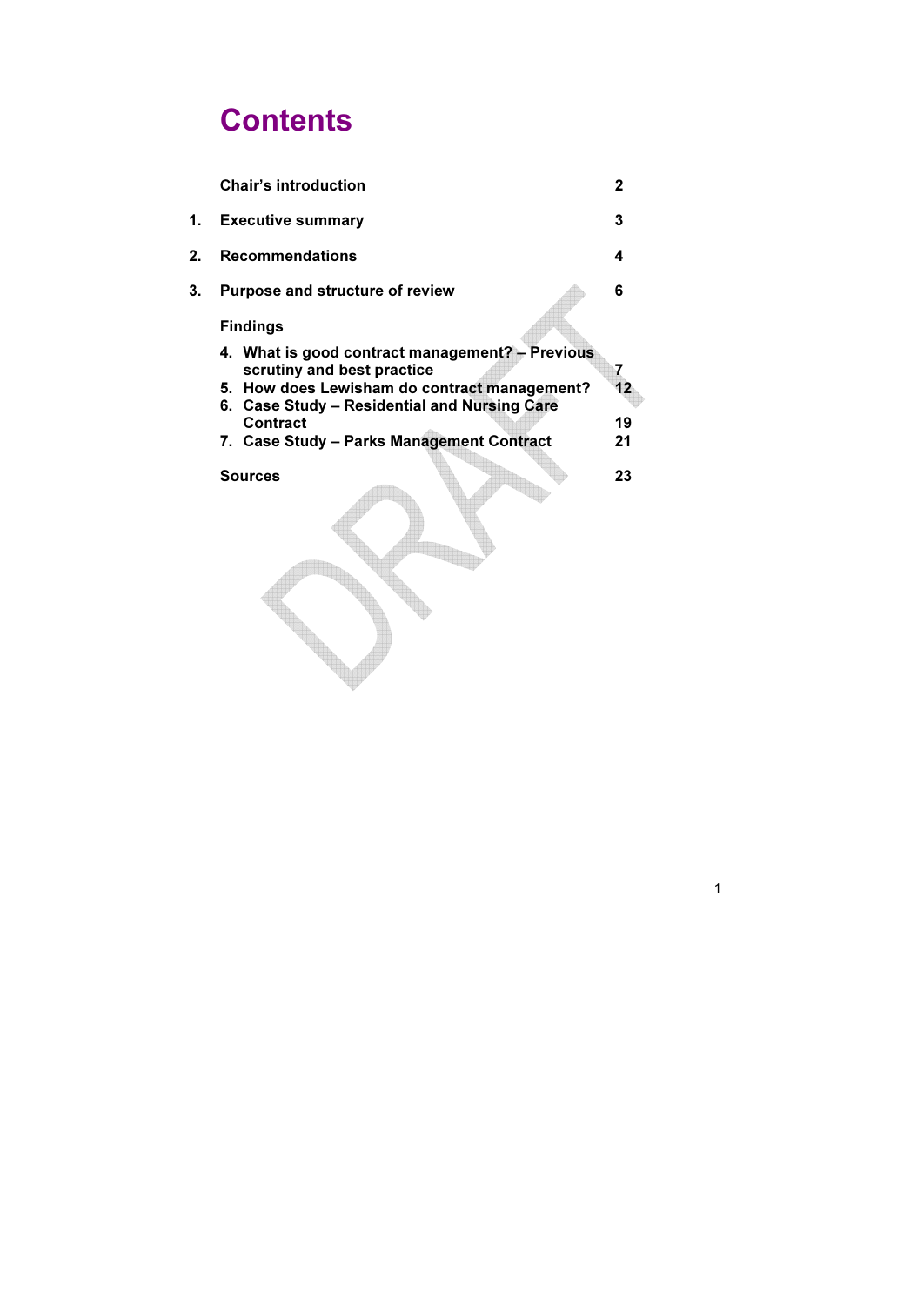2

## Chair's Introduction

To be inserted.

Councillor Alexander Feakes Chair of the Public Accounts Select Committee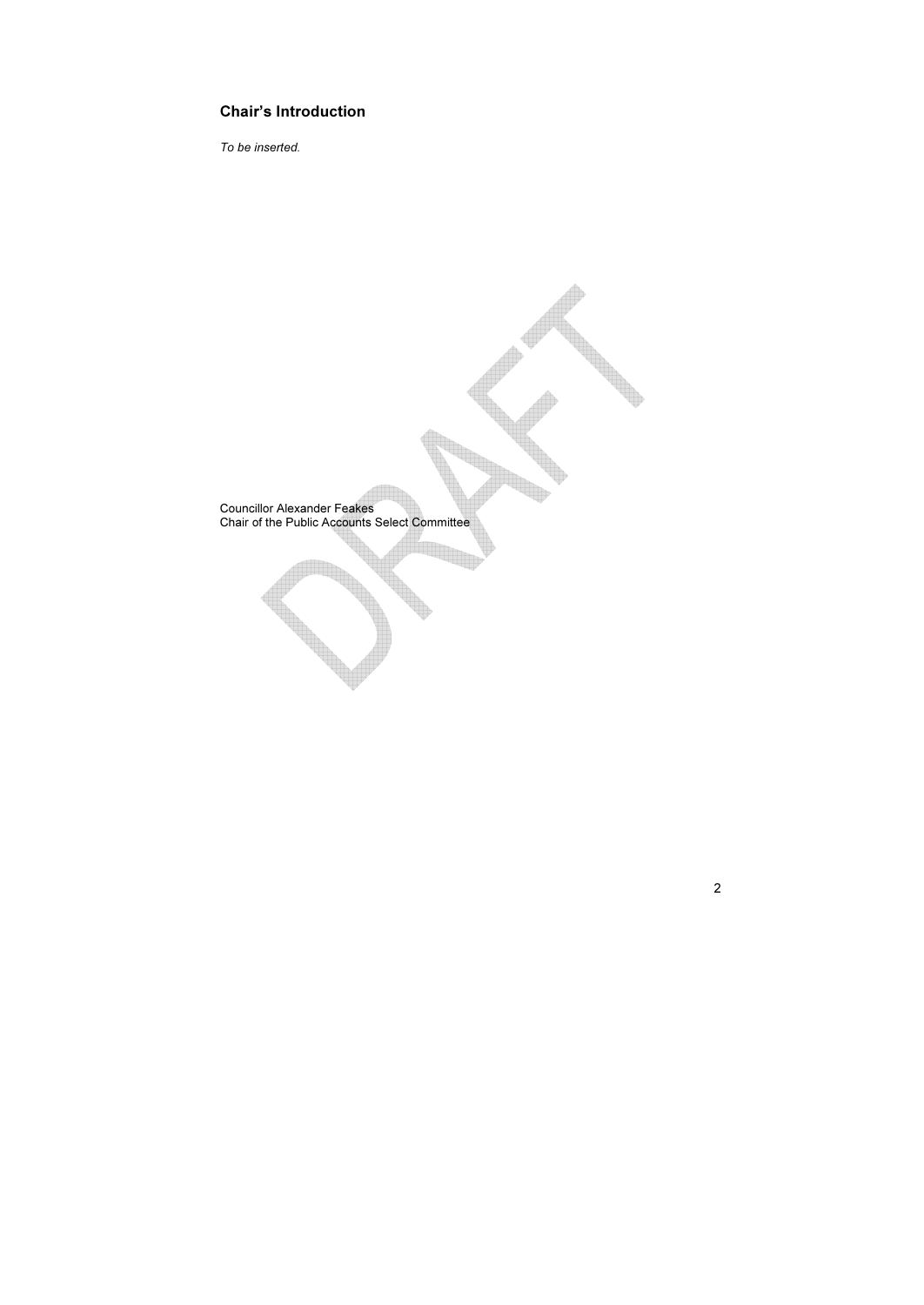## 1. Executive summary

- 1.1. Organisations in the public sector are facing increasing pressures to reduce costs and improve performance. Within local government, new regulatory requirements as well as increases in contract volumes and complexity have resulted in an increasing recognition of the importance and benefits of effective contract management. This review came about as members were interested in how contracts in Lewisham were being managed and monitored; how contract requirements were being enforced; and what the processes were around bringing contracts to an end.
- 1.2. The first part of the review highlights what is generally received as best practice in contract management. The first step is to ensure that there is good procurement with contract management planned for from the start of the procurement process. Service delivery will then monitor the contracted service to make sure it is delivered in accordance with the agreed performance and quality levels set out in the contract and will use methods such as Key Performance Indicators and customer feedback. Relationship management is also important, as there is effort needed to make the relationship work and to maintain and develop an open and constructive relationship with the supplier. This relies on mutual trust and understanding, openness and excellent communications as well as a joint approach to managing delivery. The contract administration which oversees the mechanics of the relationship between the customer and provider is also a key component of contract management.
- 1.3. Within Lewisham contract management guidance is set out in a Practice Note entitled 'Managing the contract' and highlights key approaches and mechanisms that should be used. Lewisham also has a Procurement Strategy, which sets out how the Council will approach and develop its procurement abilities, including contract management elements. Lewisham generally looks for a minimum of 3 year contracts in order to ensure there is enough stability in a contract for both the Council and the supplier.
- 1.4. Lewisham uses key performance indicators to identify what are the crucial aspects of performance that Lewisham wants and can measure. Lewisham also uses contracts that contain what are known as split elements, where overhead payments will generally be met but profits will be based on performance. This is used in conjunction with a number of other monitoring mechanisms.
- 1.5. In terms of relationship management, the relationship potential is assessed by conducting interviews with potential contractors. There has been development and progression in the knowledge and experience in managing contracts as more contract management has taken place.
- 1.6. A Council contract is generally regarded as a good one to have for suppliers, partly this is due to contract administration by the Council as they pay regularly, on time and are quite safe. Contracts are also reviewed in order to learn lessons about how they are managed.
- 1.7. Case studies examining the Parks Management Contract with Glendale and the Residential and Nursing Care framework contracts highlight how contract management in Lewisham works in practice.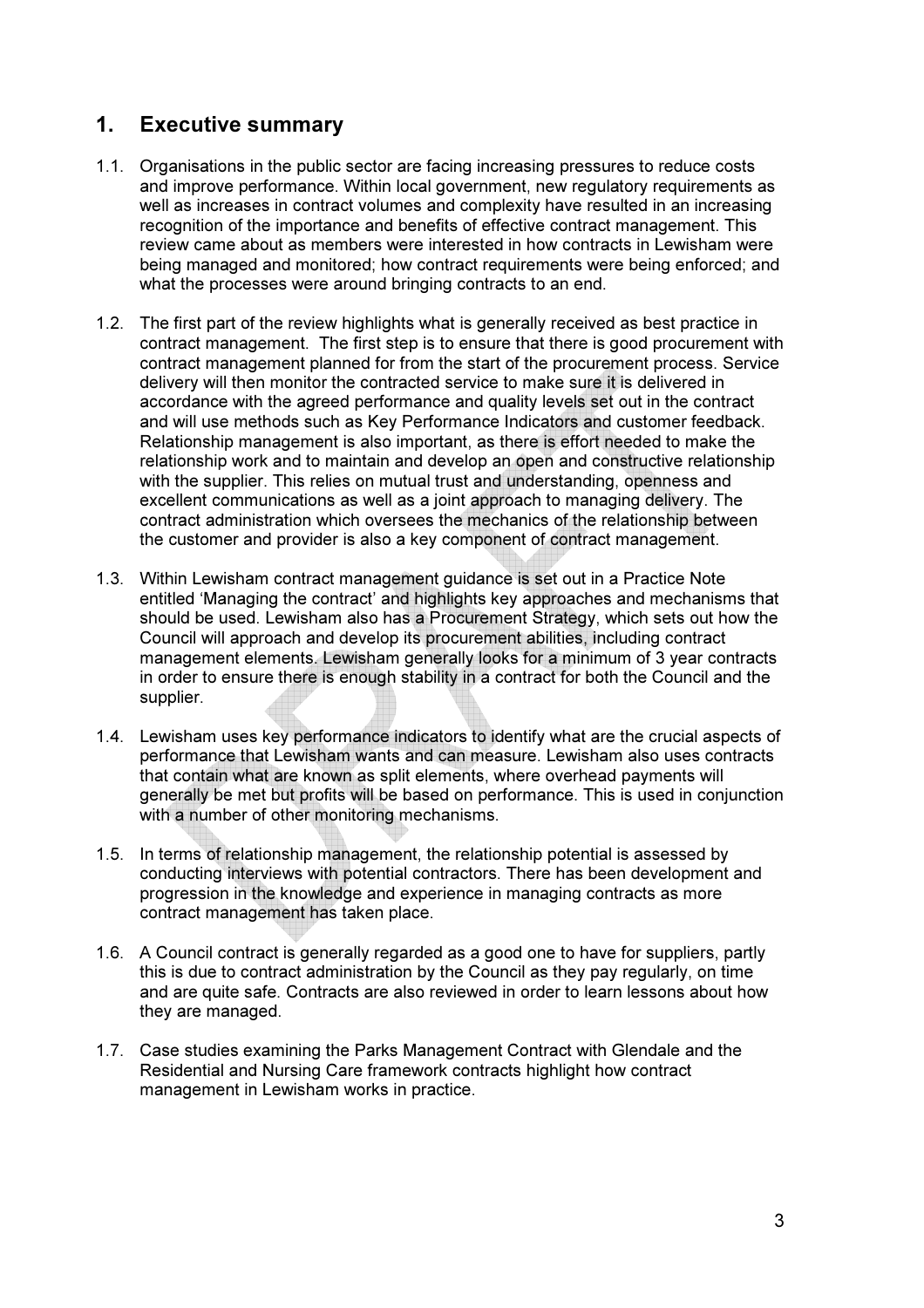## 2. Recommendations

- 2.1. The Committee would like to make the following recommendations:
- R1. Officers who manage contracts should receive training on and support to achieve effective management of contract and professional individual relationships between client and contractor and their staff.
- R2. Where practicable, there should be continuity of contact on the officer side throughout the contract, and across periods of contractor changeover. Where changes in personnel take place, suitable handover and overlap procedures should be used to ensure continuity of relationship.
- R3. Lewisham should seek to increase the appropriate transfer of risk to the contractor in its contracts, particularly for service and customer failures. Contracts should be flexible enough to allow changes in the risk profile during its life as confidence in the contractor and the client-contractor relationship increases, with allowance for commensurate changes in reward for the contractor.
- R4. The use of model contracts, case studies and other methods of transparently explaining the risk transfers in contracts to potential contractors should be used so that the contractors are able to price the risk appropriately and reasonably in the bidding processes. The council should feel sufficiently confident in its contractor relationship management experience to push contractors to not over price the risks in contracting with Lewisham.
- R5. Lewisham should explore, where appropriate and on a case-by-case basis, passing the responsibility of handling the customer interface and dealing with the public to the contractor.
- R6. Wherever possible, remedies for contract failure on customer facing contracts should demand restitution as well financial loss. Likewise, outstanding customer service should be rewarded in the contracting framework
- R7. Cross-service unit 'contract champions' those officers with substantial positive experience of successfully managing contracts and contractor-client relationships should be encouraged to spread good practice, advise on contracting processes and drafts, and identify potential efficiencies or service improvements that could be gained from the contracting process.
- R8. There should be increased use of incentives in contracts, where profit for the contractor is generated only after the contractor has achieved specified performance levels.
- R9. The tendering interest register that is being created should advertise upcoming tendering opportunities available with the council and allow companies to be able to register their interest in fulfilling them.
- R10. Lewisham's Procurement Strategy should be updated to reflect the changed and constrained circumstances of the Council.
- R11. Due to the obligation to the public by contractors who are delivering public services and spending public funds, contracts between the Council and their contractors should be as open and transparent as possible. This should include open contract specification documents, the understanding that contractors have a responsibility to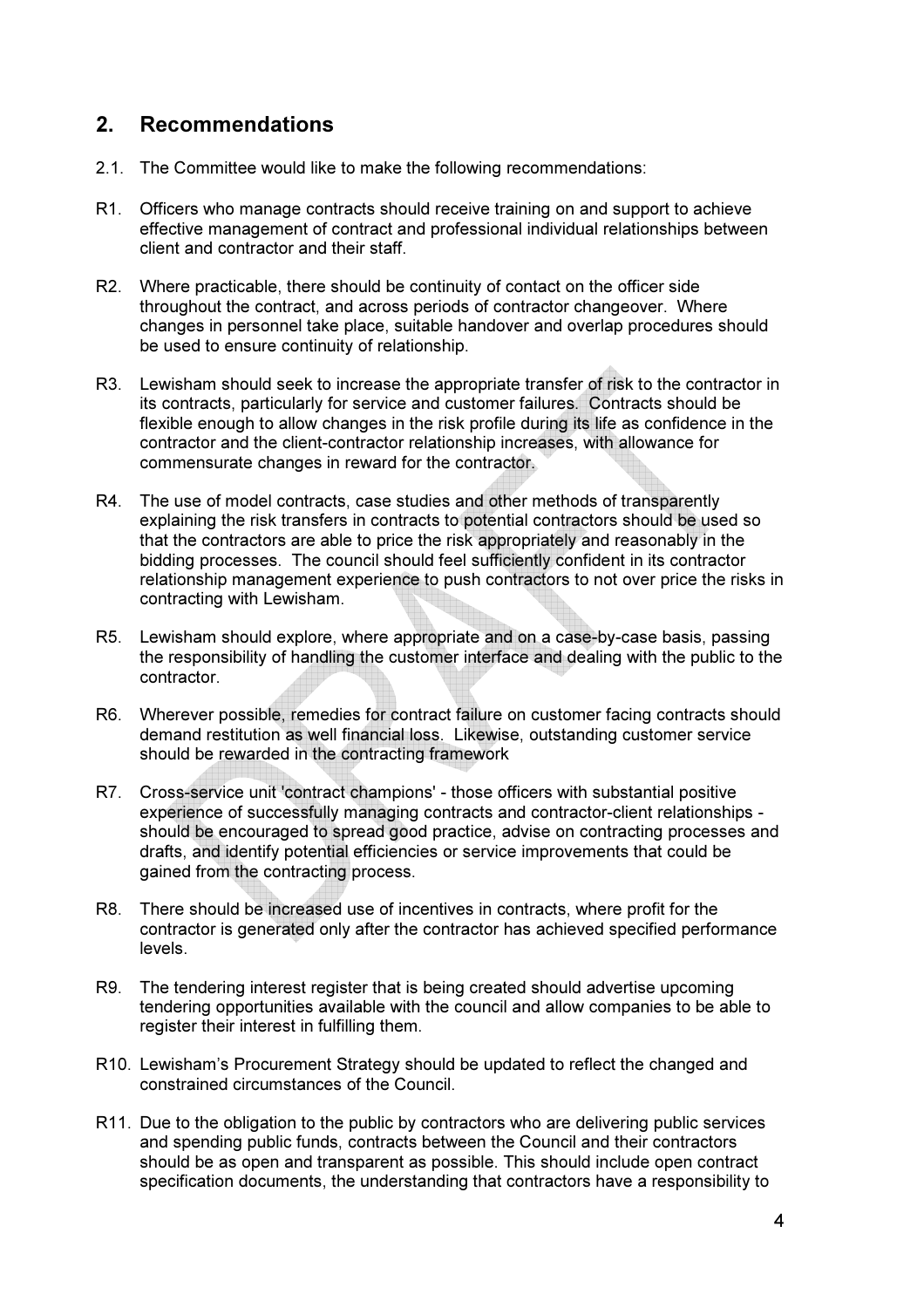be accountable to public scrutiny and the expectation that contractors should address public scrutiny and queries in a meaningful way.

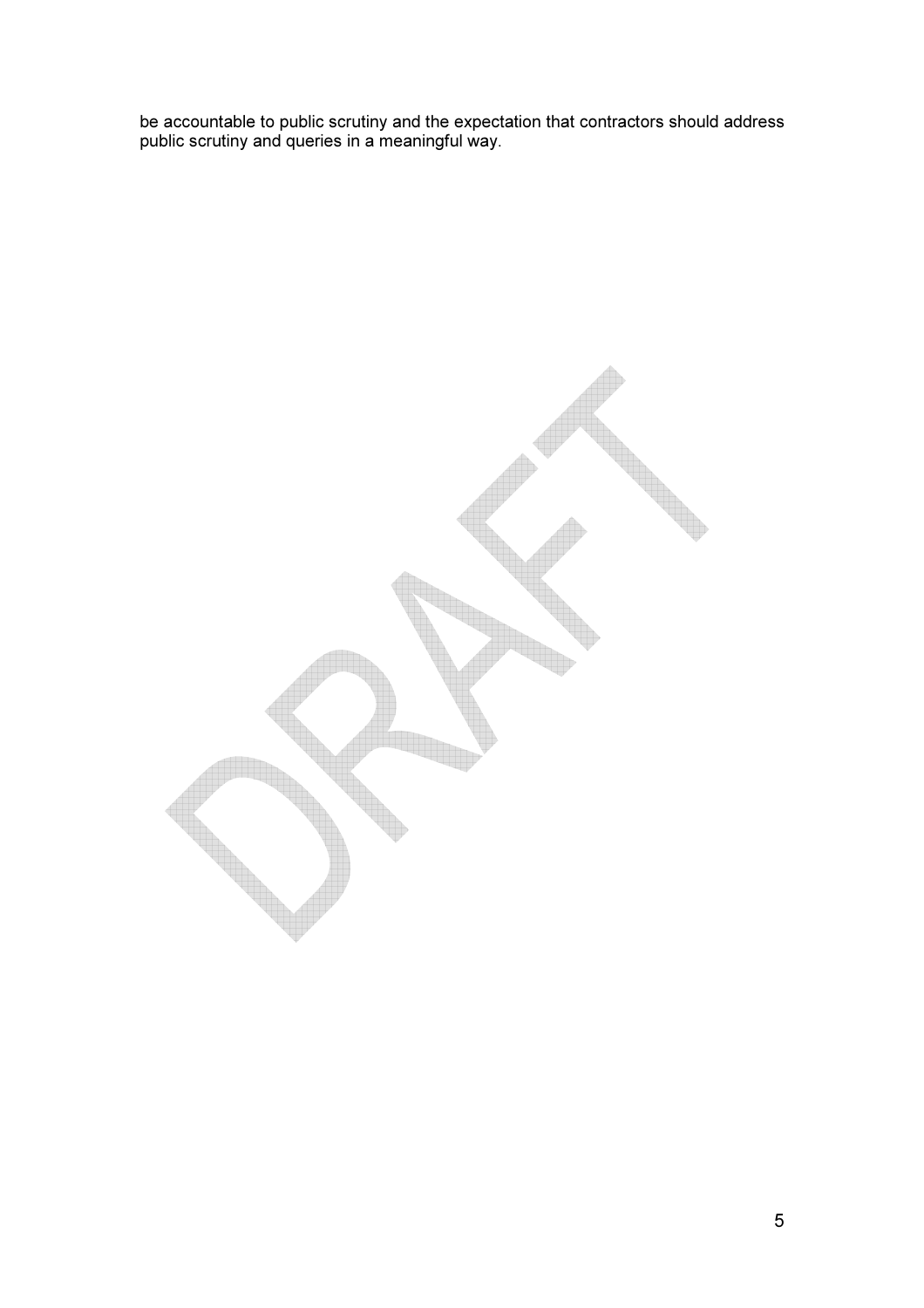## 3. Purpose and structure of review

- 3.1. At the meeting of the Public Accounts Select Committee on 16<sup>th</sup> April 2012 the Committee resolved to undertake an in-depth review looking at how contracts are managed with Lewisham. At its meeting on 14<sup>th</sup> June 2012 the Committee approved the scoping report for the review.
- 3.2. Members were interested in how contracts were being monitored; how contract requirements were being enforced; and what the processes were around bringing contracts to an end. Contract management is becoming increasingly important as more council services are outsourced. Contracts for providing critical services for the public and council staff need to provide quality services and achieve value for money. Proactive contract management is needed to ensure that service expectations are met and that, if possible, further savings or social benefits are realised. Services face different challenges in managing contracts and the large number and diverse nature of council contracts means that different approaches have to be taken depending on the circumstances.
- 3.3. The Committee agreed that, throughout the review, the Committee should consider the following key questions:
	- How contracts are monitored
	- How contract requirements are enforced
	- How responsive is the contractor to complaints of public/staff
	- What procedures are in place for ending the contract
- 3.4. The evidence sessions on 10 October 2012 and 10 January 2013 provided information on the general approach taken by the council to managing contracts and how corporate oversight of the various contract management activities taking place is achieved. This was coupled with information on best practice in contract management and examples of previous scrutiny carried out in Lewisham and across the country into contract management. Additionally evidence was provided on contract case studies.
- 3.5. The Committee concluded its review and agreed its recommendations on Tuesday 26 March 2013.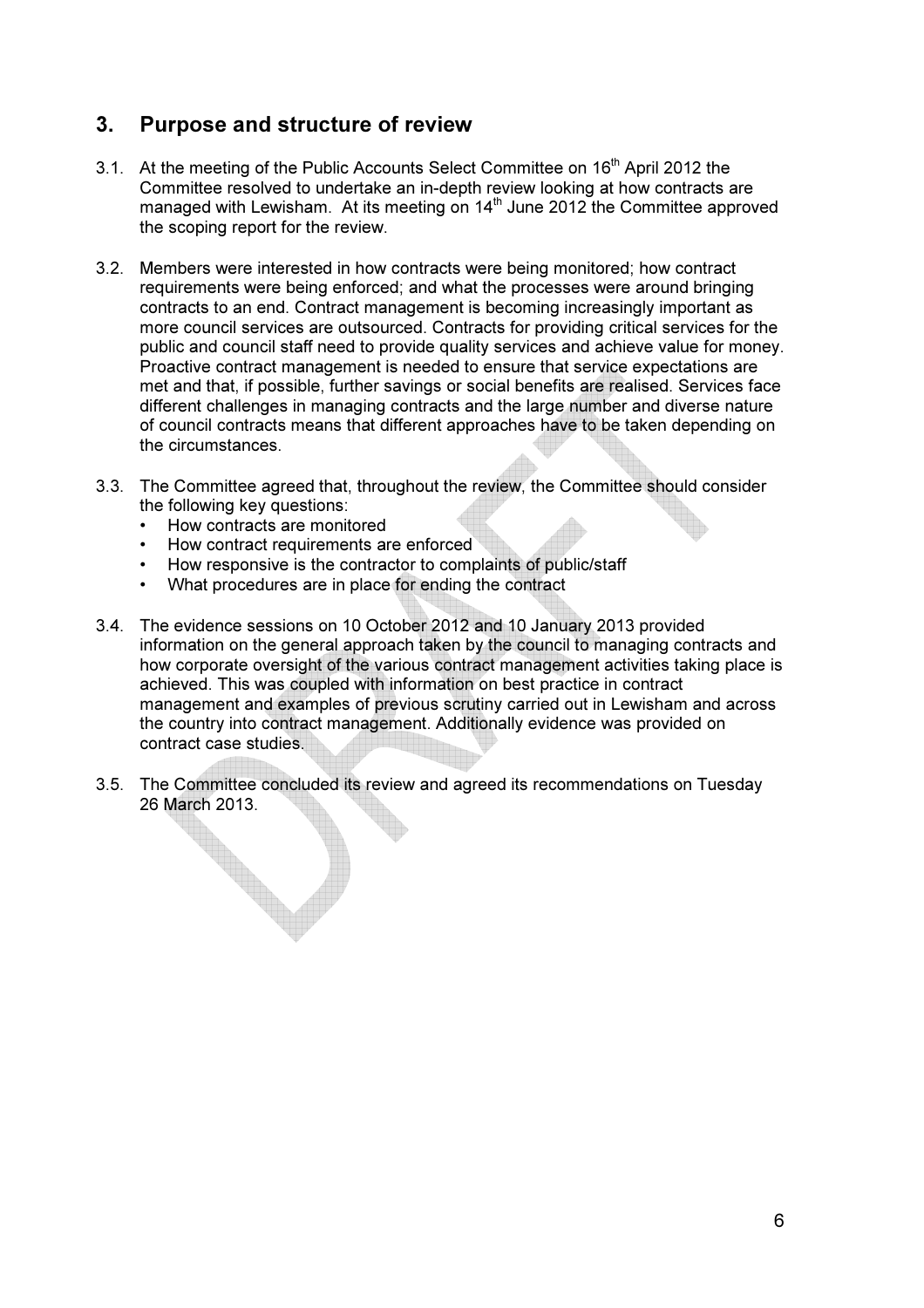## 4. What is good contract management? – Previous scrutiny and best practice

#### Basics of contract management

- 4.1. Within local government a number of services that were historically delivered by the Council itself are now delivered by outside organisations. Previously a local Council would have directly employed officers to deliver services, along with the associated costs of management of that service and equipment to supply it, however now services may be 'contracted out' to other organisations to deliver. Contracts have to be drawn up to specify what it is organisations need to do and when, and these contracts need to be monitored and managed to ensure that they are being carried out.
- 4.2. Organisations in the public sector are facing increasing pressures to reduce costs and improve performance. Within local government, new regulatory requirements as well as increases in contract volumes and complexity have resulted in an increasing recognition of the importance and benefits of effective contract management.
- 4.3. Contract management is the active monitoring and control of all aspects of the relationship between the supplier and the Council. It is the process of managing and administrating a contract from the time it has been agreed and signed through to the end of the service period, what is often referred to as the 'operational period'. The main aim is to make sure the service specified in the contract is delivered in a cost effective and reliable way, at the agreed price and standard within the terms and conditions of contract.
- 4.4. Potential benefits of contract management can include effectively managing the risk and the potential additional value that can be obtained from effective contract management.<sup>1</sup> The level of resources devoted to contract management and the type of activities undertaken should match the potential benefits they may deliver.
- 4.5. Contract management is successful if the arrangements for service delivery continue to work well for the Council and the contractor, and the expected business benefits and value for money are being realised.

#### Good procurement can lead to good contracts

4.6. Procurement is the process of acquiring goods, works and services, covering both acquisition from third parties and from in-house providers. Procurement can range from buying in an entire service, say through the private finance initiative; to purchasing key components, such as large capital assets; or buying smaller items like office equipment. Good practice guides highlight that the procurement phase and the contract management phase should be seen as a continuous process with contract management planned for from the start of the procurement process. $2$  The foundations for good contract management are laid in the stages before the contract awarded, with successful contract management relying upon careful, comprehensive and thorough implementation of what was agreed during the procurement of the contract.<sup>3</sup>

 $\overline{a}$ 

 $1$  Page 17, Good Practice Management Framework; National Audit Office, 2008.

<sup>&</sup>lt;sup>2</sup> Page 5, Good Practice Management Framework; National Audit Office, 2008.

<sup>3</sup> Page 4, Contract Management Guide; CIPS, October 2007.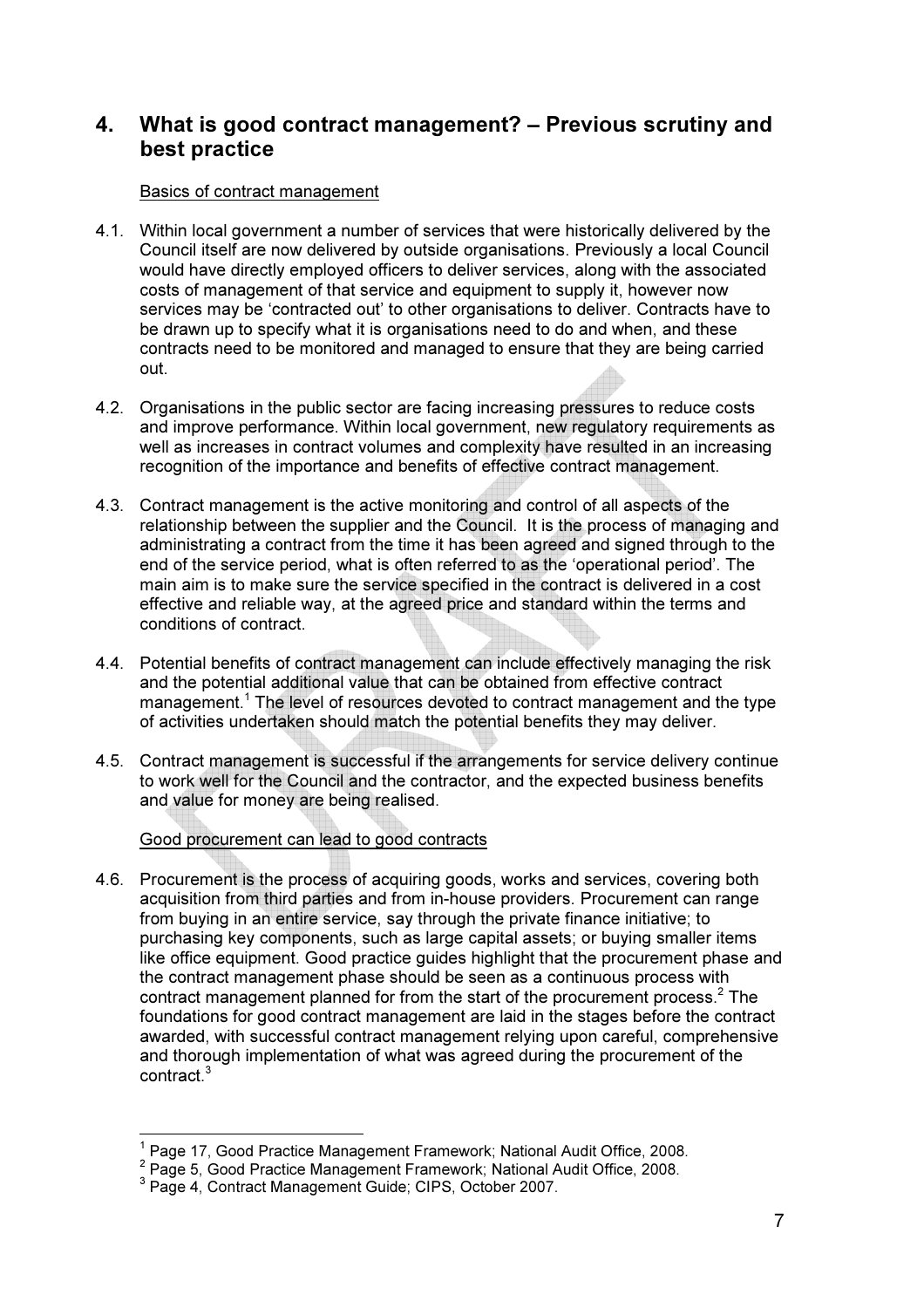- 4.7. Steps in the procurement process, such as preparing the business case and securing management approval, are vital so there is buy-in from the start. The outcomes of the contract, the critical success factors for the contract and possible alternatives should be established, as well as any risks identified and consideration given as to whether awarding the contract could have a knock on effect to other areas of the Council. Building in feedback from the suppliers into the contract at the procurement stage increases the likelihood of problems and issues being promptly identified and resolved.
- 4.8. As part of the procurement process there are a number of things that should be developed and put in place, including:
	- Assembling the project team
	- Developing contract strategy<br>• Risk assessment
	- Risk assessment
	- Developing contract exit strategy
	- Developing a contract management plan
	- Drafting specifications and requirements
	- Establishing the form of contract
	- Evaluating tenders documents
	- **Negotiation**
	- Awarding the contract<sup>4</sup>
- 4.9. Previous scrutiny by Buckinghamshire County Council Procurement Task and Finish Group in April 2011 highlighted that, as the Council continues to move towards an enhanced role as a commissioner of services rather than being a direct provider, procurement activity has an increasingly important role to play.
- 4.10. Their recommendations were focused on the issues of getting the strategy for procurement right, strengthening democratic accountability and transparency, improving the contract letting process and ensuring that there is robust contract management.<sup>5</sup>
- 4.11. As well as good procurement, three other areas were identified throughout the national and local best practice guidance as being vital to ensuring that the contract is managed effectively. These areas are the management of service delivery, the management of the relationship with the supplier and contract administration.

#### Service delivery

- 4.12. The service delivery element of contract management monitors the contracted service to make sure it is delivered in accordance with the agreed performance and quality levels set out in the contract. These performance and quality levels of service should have been established during the procurement stage.
- 4.13. Measuring the quality as well as quantity of the service being delivered is important and should be assessed. This means creating and using quality measurements or metrics that allow the quality of a service to be measured. The Council should be looking for value for money from its contracts and this is achieved by balancing quality of the service being delivered against the cost of it.
- 4.14. A useful way of finding out if the Council is effectively measuring quality and quantity as well as value for money is through benchmarking, which is making like for like

<sup>4</sup> Pages 4-25. Contract Management Guide; CIPS, October 2007.

<sup>5</sup> Page 67, Procurement Task & Finish Group , Buckinghamshire County Council; April 2011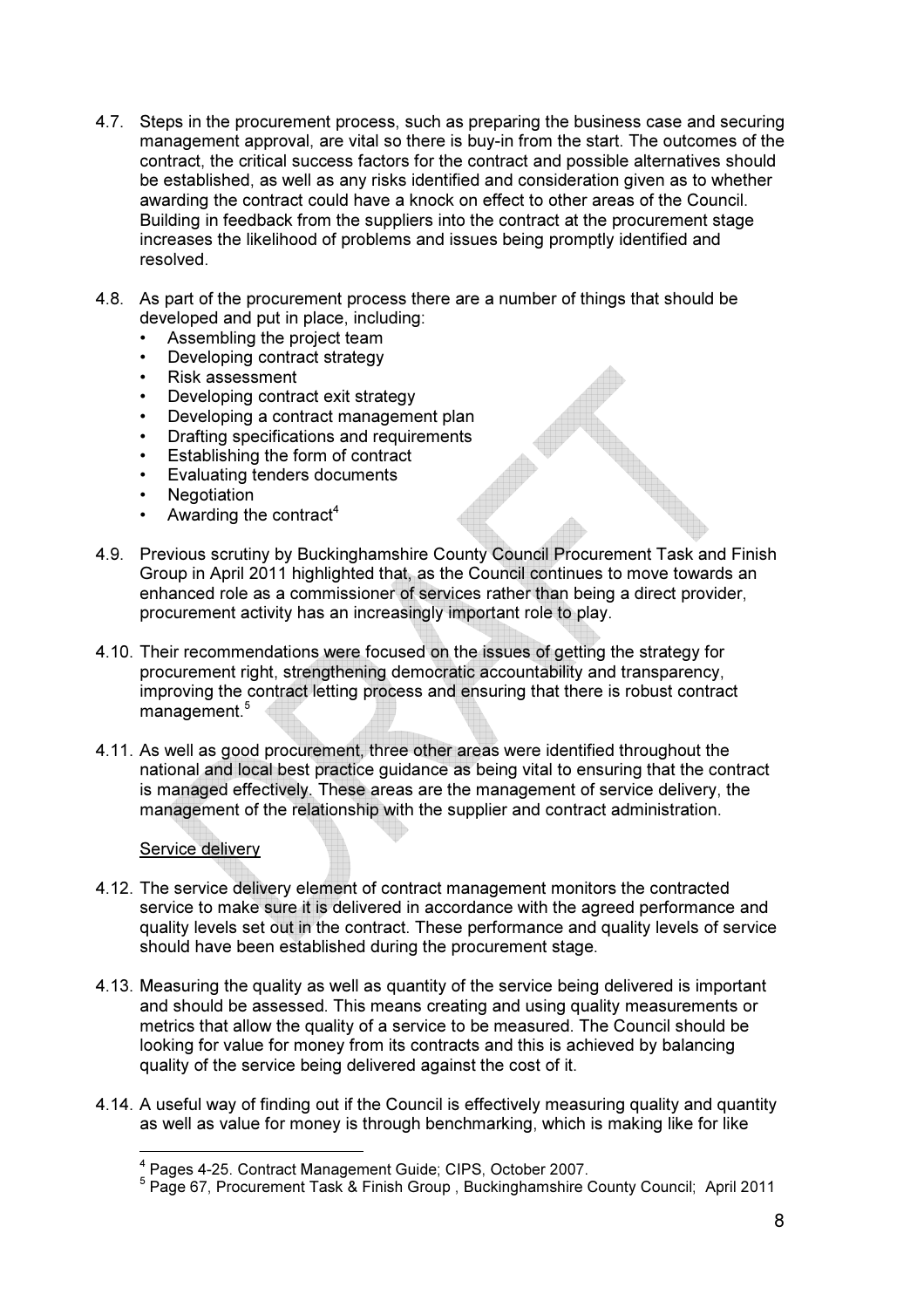comparisons between organisations. Price comparisons offer a quick and effective way to gauge whether value for money is being achieved. Comparing the value for money with what other organisations are getting and comparing the way contracts are managed with the way other organisations manage theirs can also lead to improved service delivery or at least knowledge of how one organisation compares with others.

- 4.15. Managing risks is also important to service delivery. Risks are the uncertainty of outcome, whether positive opportunity or negative threat. In contract management, managing risk means identifying and controlling factors that may have an impact on fulfilment of the contract. Risks can relate to many aspects of the contract, including fluctuation in demand, lack of provider capacity, change in requirements and transfer of skilled staff. Risks must be identified and managed and should be placed with the party best placed to manage them. This could be with the provider, although the provider will want compensation for this. Risks placed with providers are referred to as transferred risks.
- 4.16. Another major part of contract management is considering service continuity, or what will happen if service fails or is interrupted. Those parts of a service that are identified as being critical should have a business continuity plan in place should anything go wrong. The risks associated with service interruption or failure should be identified, recorded, assigned to an individual and managed using good risk management practice.

#### Relationship management

- 4.17. As well as the more formal aspects of the contract, the relationship between the Council and the supplier must also be managed. It is in the Council's interest to make the relationship work and maintaining and developing an open and constructive relationship with the supplier is key to managing the contract well. Three key factors for success are:
	- Mutual trust and understanding
	- Openness and excellent communications
	- A joint approach to managing delivery
- 4.18. A first step, again related to the procurement stage, is to put the right people in place to manage the contract. The individual or team responsible for contract management must have enough knowledge (business, contractual and technical) to understand both sides of the arrangement. If possible key contract management staff should be involved in the development of the contract. The skills and experience required to manage the relationship may be different from those required to manage service delivery, so it can important to consider whether training existing staff or recruiting an experienced professional contract manager would work best.
- 4.19. There will always be some tensions between the different perspectives of Council and the provider. Therefore culture, attitude and behaviour can be as important as the terms of the contract. Good contract management is about resolving or easing these tensions, both sides' objectives must be shared and understood and the contract arrangement focussed on achieving them. Having the right attitudes can help create the right behaviours and adversarial approaches will increase the distance between the Council and the provider.
- 4.20. Good communications allow problems to be identified and resolved early, and builds an atmosphere of mutual trust and appreciation of each other's priorities. The routes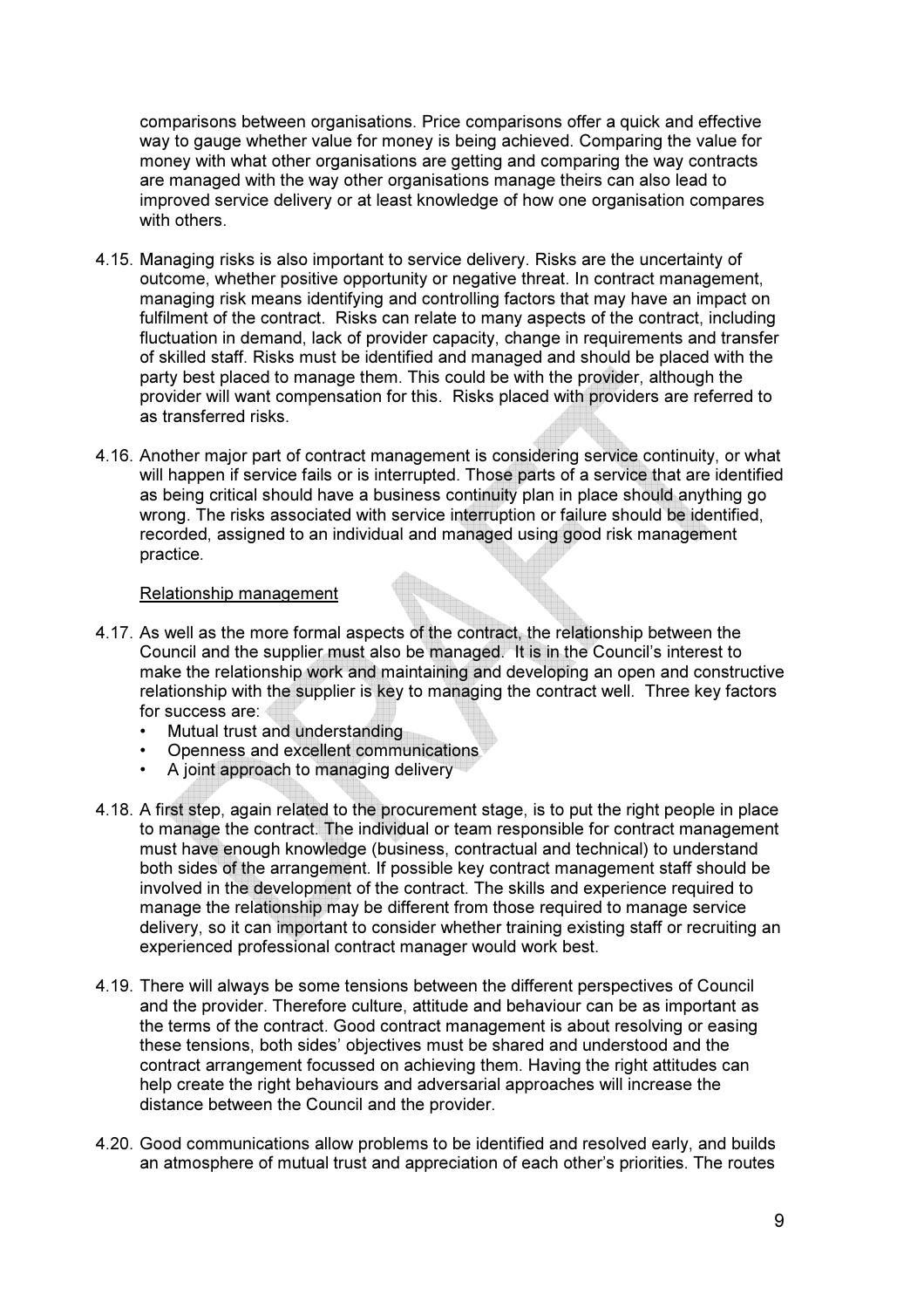through which information will flow during the contract should be defined and ideally tested before the contract commences.

- 4.21. There are three levels of communication within a contractual arrangement:
	- Strategic (senior management/board of directors)
	- Business (contract managers on both sides)
	- Operational (technical and frontline staff)
- 4.22. Communications between the Council and the client should be peer to peer so they are discussed at the relevant level. E.g. operational problems are resolved by staff at the operational level, not discussed by business managers.
- 4.23. However good the relationship between customer and provider and however stable the services being delivered, problems may arise and dealing with these promptly is also important. Problem management procedures should be in place, which should include escalation procedures that can be used when needed. The contract should define the procedures for undertaking corrective action if, for example, target performance levels are not being achieved. If a dispute cannot be managed at the level at which it arises it will be necessary to escalate to a higher level of authority. This escalation process also needs to be managed.

#### Contract administration (including improvements)

- 4.24. Contract administration is concerned with the mechanics of the relationship between the customer and provider. Its importance should not be underestimated, as clear administrative procedures can ensure that all parties in the contract understand who does what, when and how. Contract administration is an overhead that the Council will have to find resources for, and assigning adequate resources to manage the contract is important. The cost required to manage a major contract has been estimated at around 2% of the contract value.
- 4.25. Any contract is likely to evolve and administration should include keeping documentation up to date to accurately reflect these changes and what is happening on the ground. Procedures should be put in place to keep contract documentation up to date and ensure that all documents relating to the contract are consistent.
- 4.26. Any changes to services, procedures or contracts may have an effect on service delivery, performance, costs and on whether the contract represents value for money. The specification and administration of change control is an important area of contract administration. Therefore structures should be in place with representatives from both Council and provider management for reviewing and authorising change requests. Any changes should be in line with the original contract. It is important that additional demands on the service provider should be carefully controlled, so that only changes that can justified in business terms are added to the contract.
- 4.27. Requirements for service performance reports and management information should be built into the contract and confirmed at the procurement stage in order to ensure that management understands what is happening. Where possible, the provider's own management information and performance measurement should be used, so that the Council does not have to develop its own measures.
- 4.28. Public sector managers are under constant pressure to improve. In contract management this translates into a need for continuous improvement in the performance or value for money of providers' service and can be built into the contract, for example through a price decreasing year on year. Another way of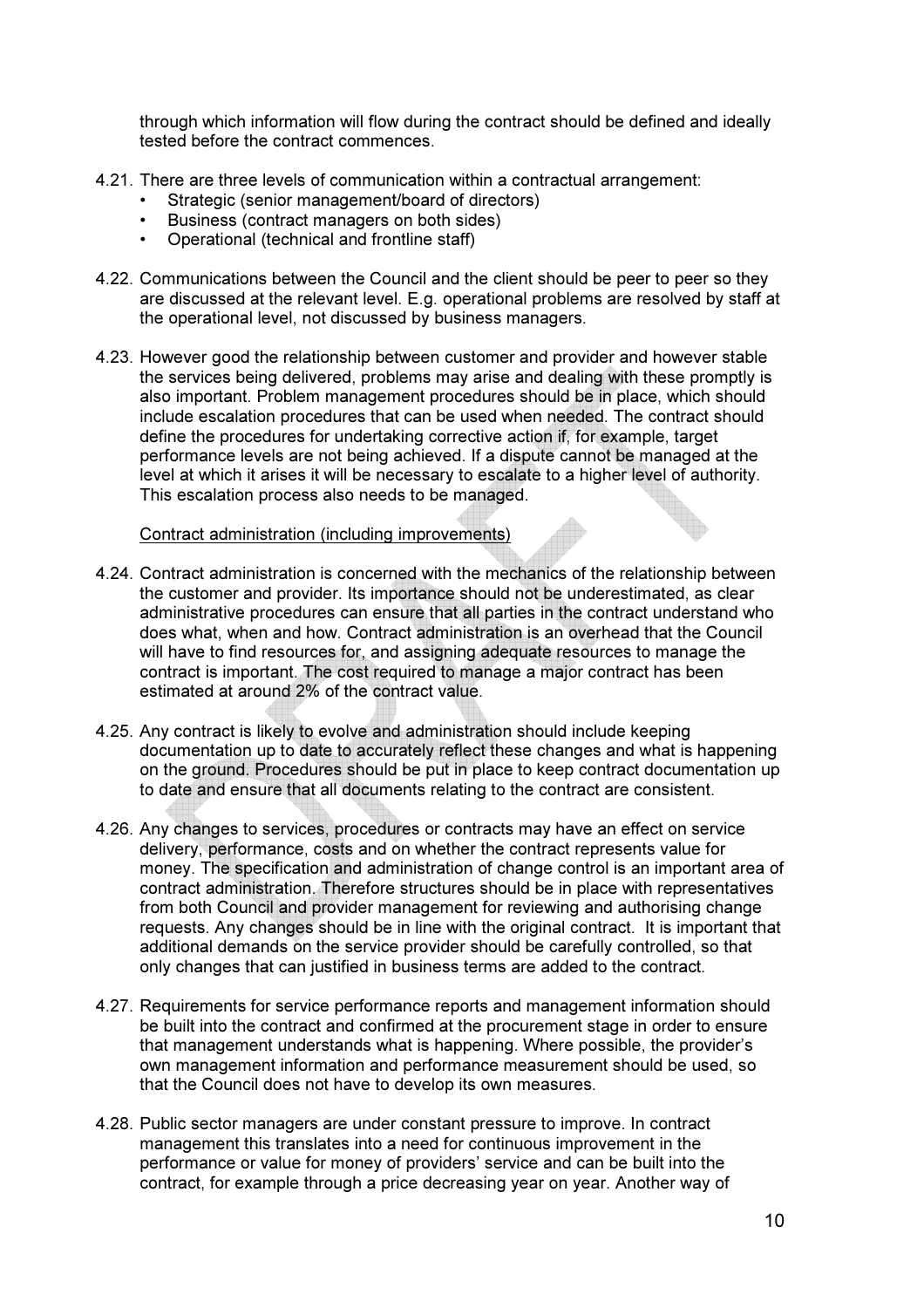improving services is through incentives, which can motivate the provider to improve by offering increased profit, or some other desirable benefit. Types of provider incentive include guaranteed levels of capacity, revenue sharing and commercial opportunities. Incentives to improve are normally built into contract terms and it is important that incentives are balanced.

4.29. They should not emphasise one part of the performance at the expense of other, perhaps less visible, aspects. Financial incentives should offer rewards to both parties that fairly reflect any investment that may have to be made to achieve the saving or improvement. The aim should be to seek to bring down costs, not profit margins and to allow a supplier a reasonable return to cover such items as training and development. It is important that continuous improvement is seen as being desirable and beneficial to both parties rather than as a means to drive down prices.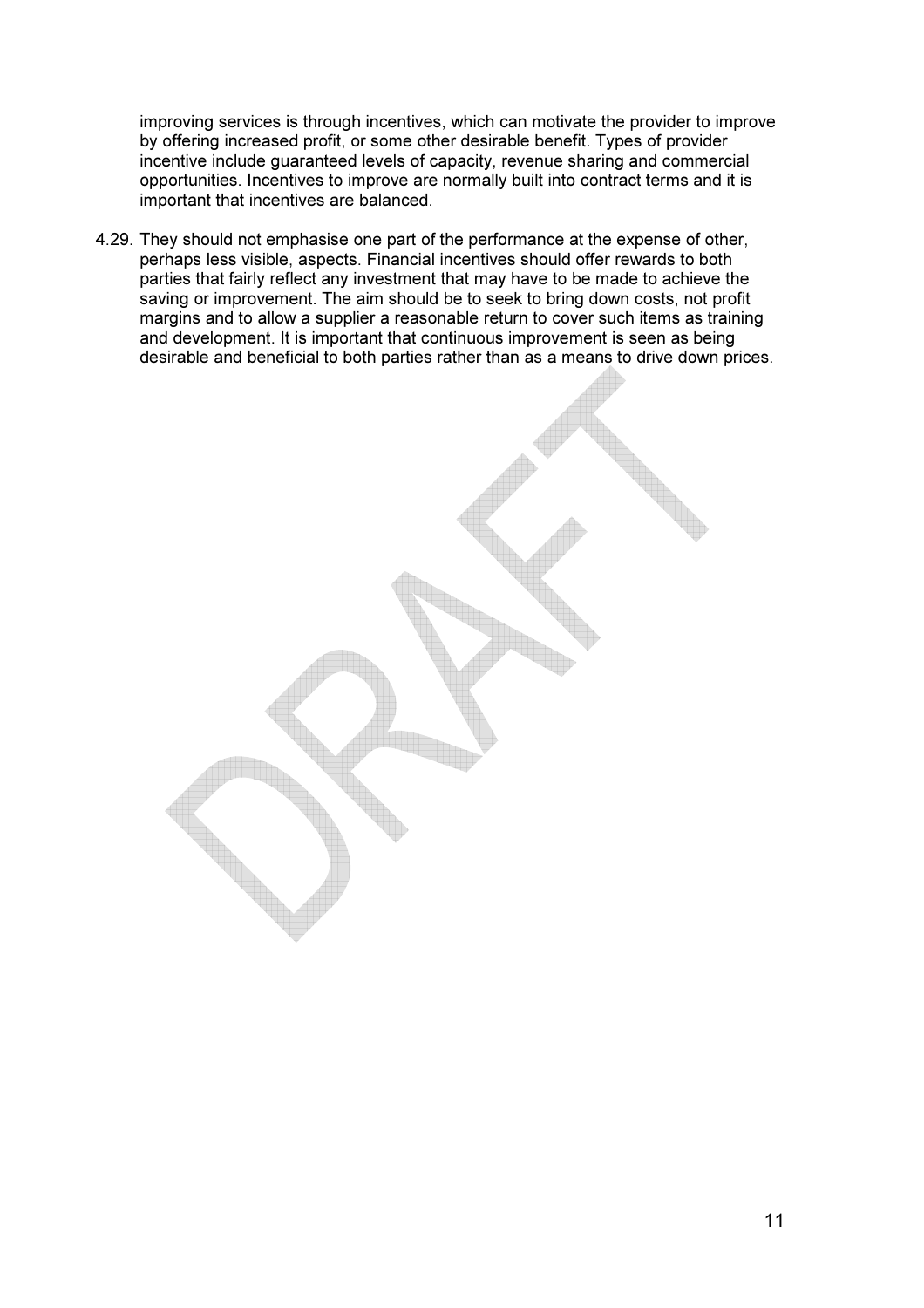## 5. How does Lewisham do contract management?

#### Basics of contract management

- 5.1. Lewisham Council has a Practice Note entitled 'Managing the contract' which sets out how a contract should be managed. The Practice Note highlights that contract management is the principle that encompasses all elements of procurement, can be seen as a cyclical process and requires three basic elements:
	- The setting of clear objectives
	- A strategy to reach the stated objectives
	- A method of monitoring progress, so that adjustments can be made deliberately and quickly should momentum be lost.
- 5.2. Lewisham's contract management is the active monitoring and control of all aspects of the relationship between the supplier and the Council. The primary aim is to ensure the delivery of a cost effective and reliable service at the agreed price and standard with the terms and conditions of contract, and financial propriety. The Practice Note covers the following areas of contract management:
	- Operating the contract
	- Contract monitoring and engagement
	- Contract control
	- Contract variations
	- Contract extensions and renewals
	- Re-tendering
	- Contract claims
	- Reporting and record keeping
	- Satisfactory completion
- 5.3. Evidence supplied by Lewisham officers highlighted that lessons have been learnt from the management of contracts over the years. Officers explained that there has been a shift in focus from reducing costs under Compulsory Competitive Tendering (which came in during the 1980s) towards a balance between cost and performance, where if the quality threshold has not been met then officers will not look at the price of the contract.

#### Good procurement can lead to good contracts

- 5.4. Lewisham has a procurement strategy, which was developed in 2007. Lewisham produced its first Procurement Strategy in 2000, which was then updated in 2003 and then reviewed by the Audit Commission in 2004/05. The strategy defines procurement as the process of acquiring goods, works and services, covering both acquisition from third parties and from in-house providers. It points out that all Council services involve procurement and can range from buying in an entire service, say through the private finance initiative to purchasing key components, such as large capital assets, or buying smaller inputs like office equipment. The strategy has six main aims that are set out:
	- to ensure that procurement policies and procedures reflects our vision, values and objectives
	- for procurement to be well planned and managed, and to continuously improve
	- to work in collaboration with other public sector bodies and the London Centre of **Excellence**
	- to develop a supply chain management function within the corporate procurement team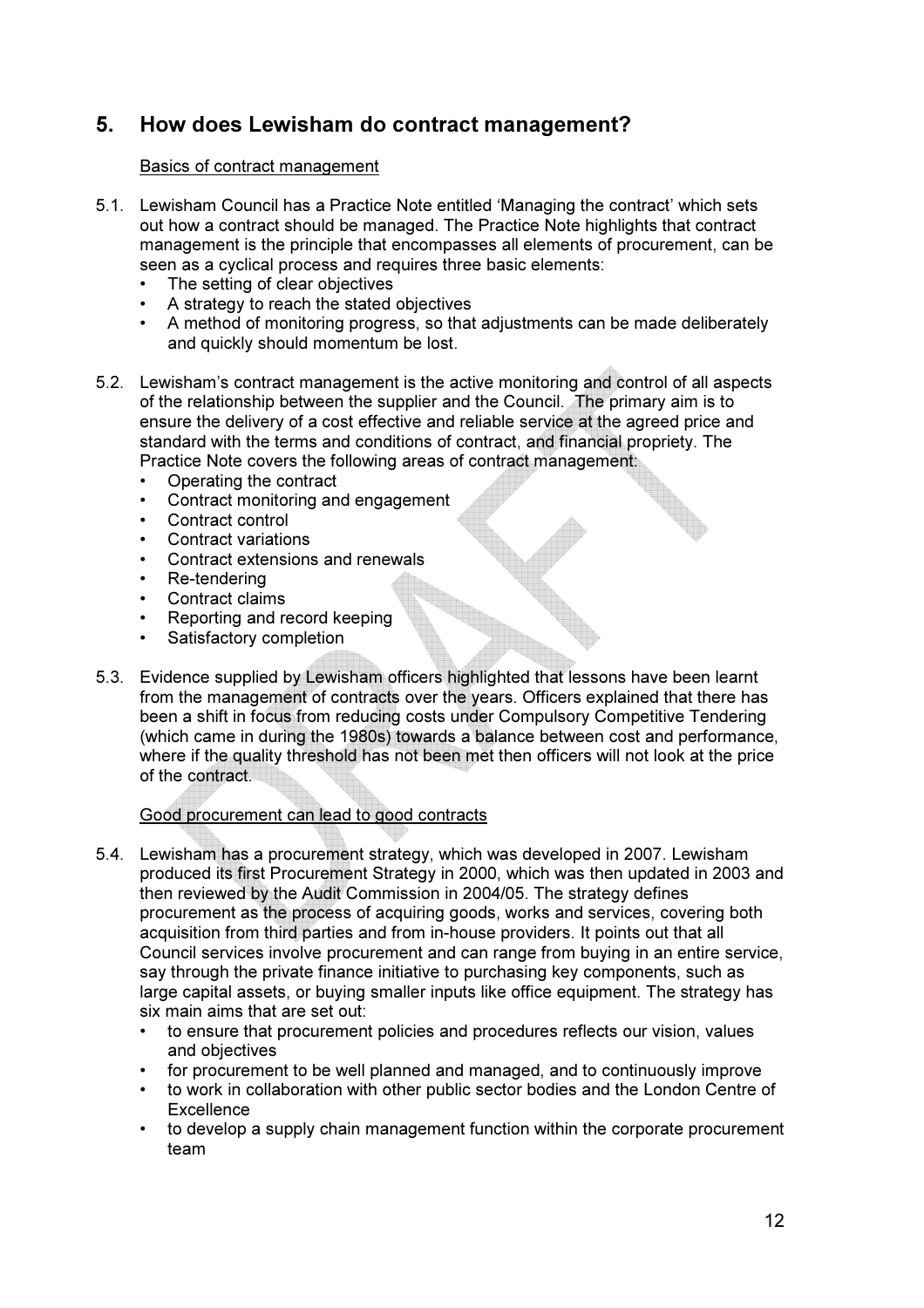- engage with all elements of the business community including small to medium enterprises, black and minority ethnic business owners, social enterprises and the voluntary sector to provide Lewisham with a mixed economy of service provision
- for efficiency savings and quality to be clearly demonstrated by contracted services
- 5.5. The strategy goes into more detail around the 5 key objectives that the Council considers necessary for the delivery of the procurement strategy. The cultural shift objective includes ensuring that procurement decisions and procurement principles link up with the borough's overarching community strategy. Pursuing value for money, equality and sustainability in procurement is also important.
- 5.6. Providing leadership and building capacity is another objective, with leadership identified as being with both politicians (through the Mayor and Overview and Scrutiny) as well as with officers (through the corporate management role and the management function). Ensuring that people have procurement skills and training can also build capacity.
- 5.7. Pursuing partnership and collaboration is also an important part of the procurement strategy. This involves taking a partnership approach to strategic procurement and exploring different forms of partnership. Improving project and risk management skills and knowledge within the Council will also help collaboration within the Council and with other organisations.
- 5.8. Doing business electronically by using more e-procurement is another key objective, while the final objective is stimulating markets and achieving community benefits. This includes making it easier for businesses to know how they can sell services and products to the Council by producing a 'selling to the council' guide, marketing the council to suppliers and promoting a diverse and competitive market. As part of the strategy a local compact with the voluntary and community sector has been developed as well as a small business friendly concordat. The Council seeks to use buying power to stimulate innovation and achieve community benefits.
- 5.9. To support the implementation of the procurement strategy, there is a 'Manager's guide to procurement', which is a desktop guide to undertaking a procurement exercise and includes a section on contract management. Lewisham has an approved list of contractors that have been through an application process and met the Council's standards of suitability and competence. Contracts are awarded through the approved or select list system, or by public advertisement.
- 5.10. Andy Murray, Procurement Strategy Manager highlighted in evidence sessions the need to be very clear, transparent and fair during the public procurement process. Lewisham generally looks for a minimum of 3 year contracts in order to ensure there is enough stability in a contract for both the Council and the supplier and to ensure value for money.
- 5.11. Through the use of procurement, Lewisham has enabled 54% of contractors to be local or small to medium enterprises, though this does not translate to 54% of the value of council contracts, as large single contracts tend to go to larger firms. It is possible to attract smaller, local contractors by using the approved list of contractors and by developing frameworks. Andy Murray cited the example of the catering contract which involves 16 local firms on a framework agreement which will supply them with regular work. Additionally, smaller contracts (known as category C contracts) require that there is at least one quote from a local company. Contracts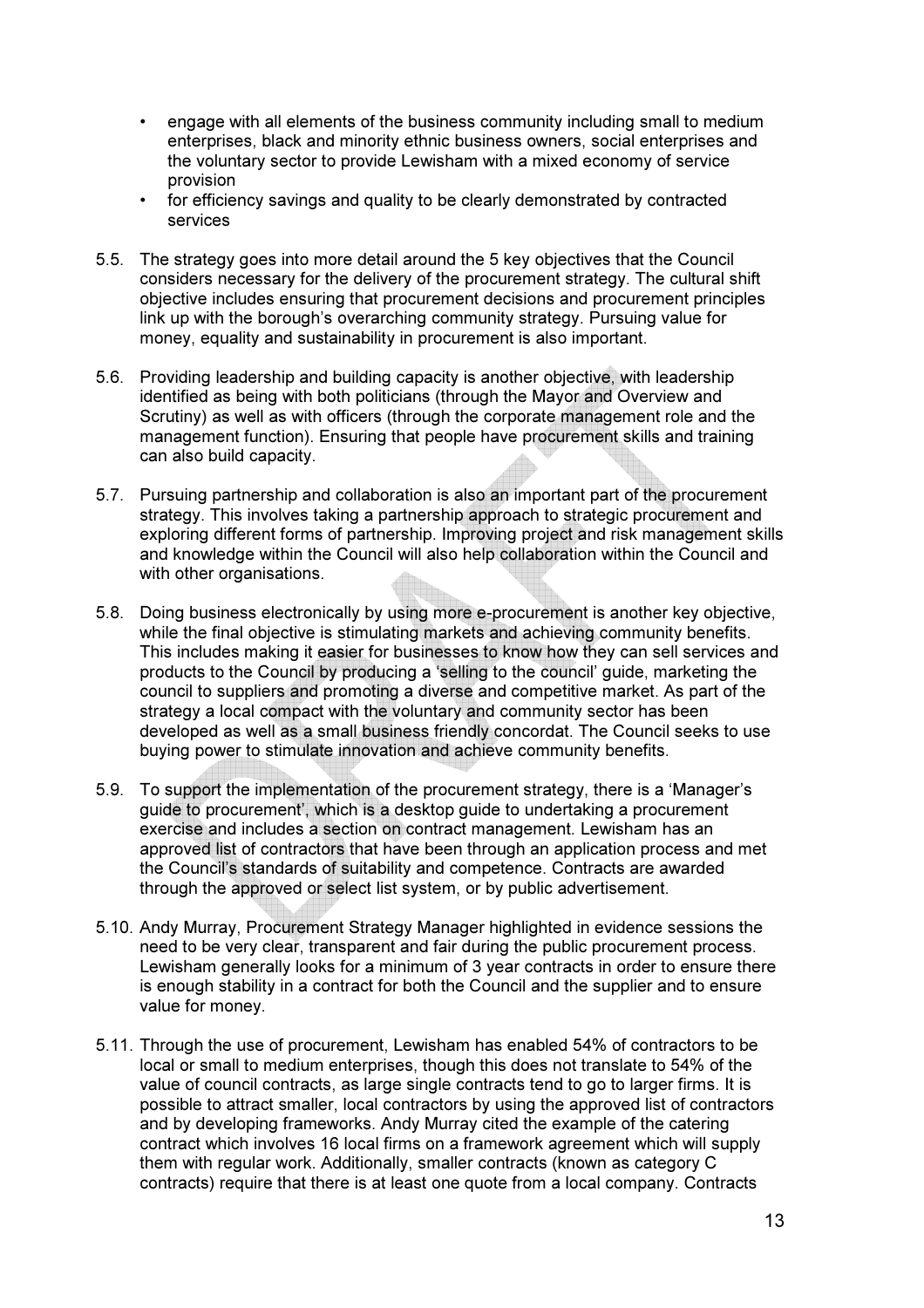are listed on a register and all spend over £250 is published. A tendering interest register is also being created where current and upcoming tendering opportunities will be advertised and companies able to register their interest in fulfilling them.

- 5.12. An incumbent bidder can have an advantage when retendering a contract and long relationships (such as with Glendale) can occur. However if a contractor performs badly it will be remembered and taken into account.
- 5.13. A part of the procurement process is to assess the relationship potential by conducting interviews with people. While there are bidding teams who specialise in sales sent by contractors, officers also try to talk to those who will be delivering the contract itself to see if they will be a good fit. With the Council's Residential and Nursing Care contract, officers will assess if a home will work as a provider, which is done by examining the size and capacity of the team as well as the organisational resilience of the company.
- 5.14. The procurement of Parks Management Contract with Glendale has attracted national and international attention, with people coming to talk to Glendale and Council officers in order to learn from how the contract was procured and how it is managed. The contract remains fairly novel within the grounds maintenance industry. It is believed that this is because other councils may be put off by the total transfer of the management functions.

#### Service delivery

- 5.15. Service delivery and the levels of service provided for local residents is key for Lewisham. Like other local government organisations, the suppliers will be taking public money and delivering services to the public, sometimes including very vulnerable members of society. Andy Murray highlighted the importance of using key performance indicators to identify what are the crucial aspects of performance that Lewisham wants and can measure. Contracts can contain what are known as split elements, where overhead payments will generally be met but profits will be based on performance and decided against key performance indicators (KPIs). This will occur in contracts such as the parking contract which currently being tendered.
- 5.16. Lewisham has ongoing dialogue with contractors via provider forums and meetings to ensure officers know what is going on, as well as monitoring and site visits. Officers receive daily updates from D & B, a company which supplies market intelligence and information, on current contractors so that they are aware of what is going with their businesses and how they are performing overall. An example of where this has been useful was the case of care provider Southern Cross. This company was running into difficulties and officers were aware of this, monitored it and prepared contingencies in case the company could not supply its services.
- 5.17. User forums can be useful to obtain feedback on contract performance from those using services. The Council maintains ongoing dialogue with users and gets feedback from vulnerable users, often speaking to families as well as social work teams, clinical teams and advocacy groups in addition to thematic reviews and statutory reviews for vulnerable users. There are feedback loops built into the contracts, any complaints are recorded and a contract would only be extended if performance is satisfactory. Open book accounting is also used with contractors so Lewisham can look at contractors' books to see how they are performing and if they are sustainable as a business, as well as their management information.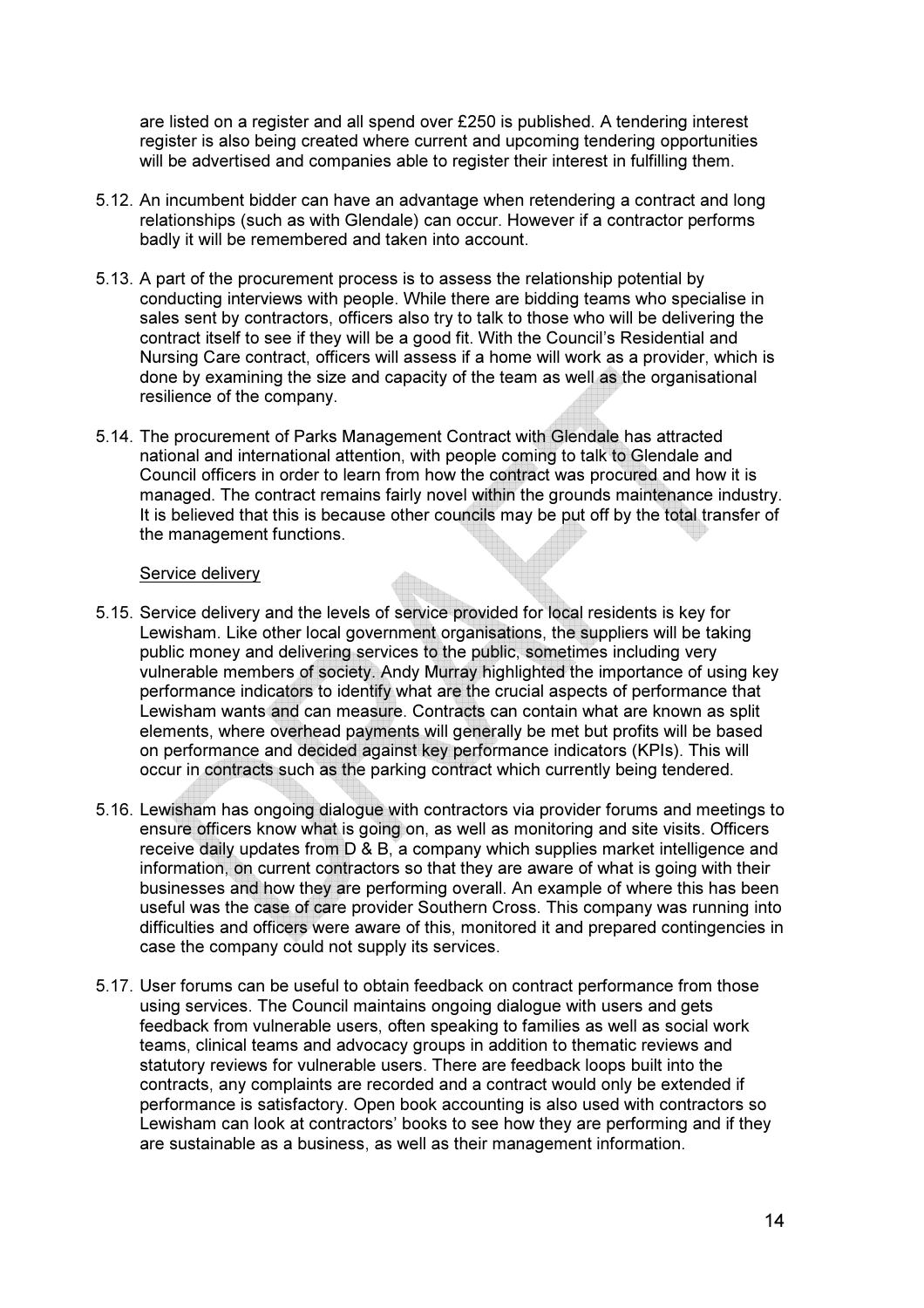- 5.18. When contracts are drafted the aim will be to prevent unilateral changes being made by either party and include breakage and redundancy costs, with a process to go through in case of poor service delivery. If performance delivery is not up to standard, there has been no improvement in performance and the Council wishes to break the contract then it would be up to the contractor to calculate the costs of breaking the contract. These costs would reflect the increased risk and would be compared against a schedule of their rates. Sometimes it may cost too much to be able to break a contract.
- 5.19. Dee Carlin, Audrey-Marie Yates, Heather Hughes from the Joint Commissioning Team outlined how the contract monitoring process is implemented in Lewisham. They stated that a number of partners are involved in this process; these include the Care Quality Commission and LINk who undertake unannounced inspection and spot checks as they have a right to enter a care home without giving them notice.
- 5.20. There is also feedback from home managers, service users and staff delivering the service. The Lay Visitors provides an independent peer review role, however they have no right to enter a care home without permission. In addition, Officers rely on people's experience and professionalism to carry out reviews, checks and selfmonitoring; it is crucial that there is mutual trust between the care home providers and the contract monitoring team. Officers highlighted that they use a risk based approach and that it doesn't take long to pick up that something is wrong in a care situation.
- 5.21. There are processes in place for reporting that poor performance is occurring in a care home to other authorities. For example, in a recent incident there were major concerns over a care home's performance. Lewisham informed the CQC and other authorities that the home was being looked at and no new placements occurred while the management were turning it around.
- 5.22. Lewisham's Parks Management Contract transfers most of the risks associated with the management of public open space from the Council to the contractor. The contract relies on performance related payments coupled with a rigorous monitoring regime. There are currently 3 client officers who monitor performance. This is carried out using a selection of methods including a monthly randomly generated list of sites to inspect, the monitoring of administration systems and targeted inspections if there are performance concerns. A defective service notice can be served if needed and there is a dispute resolution process.
- 5.23. It is possible to cancel the Glendale contract as there is a 5 year break clause along with termination clauses for serious performance issues. A performance score is calculated from the results of the monitoring inspections, with a performance deduction if the quality standards have not been met. The performance target is set at 97.75% with a minimum performance of 96.75%. The yearly average default for parks and enclosures for 2012/13, to date, and 2011/12 are 97.51% and 97.67% respectively. The results for the housing estates for 2012/13, to date, and 2011/12 are 96.36% and 96.93% respectively. The current resident satisfaction rate is 89%, which is double what it was before the service was outsourced in February 2000.
- 5.24. The contract standards are performance related, so for example in an area like grass cutting it is about the grass not being above a certain height, rather than the specific number of cuts per year. The default penalties amounted £83k over the last year, which was better than the year before and much better than at the start of the initial contract. The contract is structured in such a way that Glendale can only achieve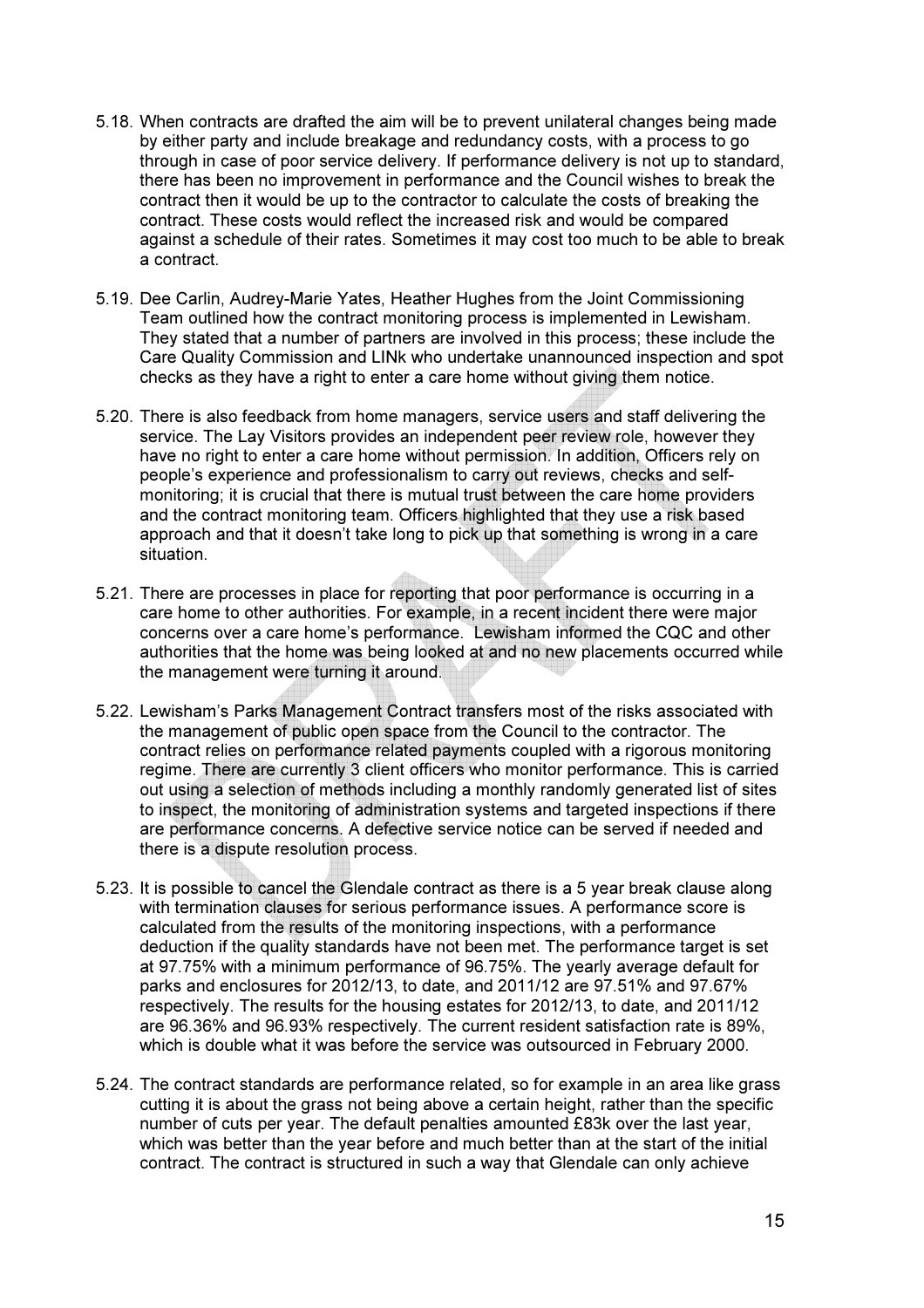98% performance and so there will always be a financial reduction from the monthly contract sum.

- 5.25. Glendale have a customer facing role and aren't shielded from the public. Customer complaints go directly to Glendale and are handled by them. This means it is their responsibility to satisfactorily resolve them. Public liability insurance is also the responsibility of Glendale. If a customer complaint comes in to the client team then there will be a monitoring visit and inspection and Glendale may receive a performance deduction.
- 5.26. If the Council wished to engage a new provider other than Glendale it would have to consider changing the style of contract if it wanted to save money. It may be possible to do this by going back to a more traditional 'cut and collect' contract where the supplier would simply carry out tasks specified by the Council. However the risks that have currently been transferred would then come to the Council, so costs would likely stay the same (or possibly rise) due to dealing with that.
- 5.27. The new street lighting contract will have the contractor run the interface with residents, which, as has been shown with the Glendale contract, is an effective and powerful risk transfer. Contracts with risk transfer built in are typically longer term, generally over 5 years, as the supplier may need to build up the interface with their customers and would need the stability of a longer contract to be able to do this at a reasonable price for the Council. However the financial climate and increasing budgetary pressures on Lewisham Council means that 2 to 3 year contracts could currently be more convenient for the Council, as this will avoid committing the organisation to a long term contract for services that may be unaffordable in a few years' time.
- 5.28. During evidence gathering, the subject of adding scrutiny by councillors of contracts was raised. Officers were clear that additional scrutiny of this sort could add a cost to the process, either through the required officer cost to supply information, the cost the contractor would charge for, or the potential cost in terms of the time taken to schedule in scrutiny by elected members. If there was more scrutiny of contracts then there would be a need to resource it.

#### Relationship management

- 5.29. Relationship management is one of the key elements of contract management. Effective monitoring requires good communication between the Council, the supplier and any other related parties. Andy Murray stressed the importance of good relationships with contractors. Partnership approaches can work well, though there are still contractors who will see the relationship as adversarial and be difficult when dealing with the Council.
- 5.30. Having a good relationship with the people involved in delivering the contract is important, through understanding the roles, needs and the business matters. There needs to be committed people on both sides to make it work. This takes an effort to do well but officers feel is something Lewisham does well and the development and progression in knowledge and experience in managing contracts that has occurred over the years has helped this.
- 5.31. Contracts and frameworks can often be legally complex and difficult for the public to understand. Therefore guidance is produced and put in plain language so that smaller organisations that may not have the same level of contract expertise are able to understand and bid for contracts. Officers do go out to groups and talk them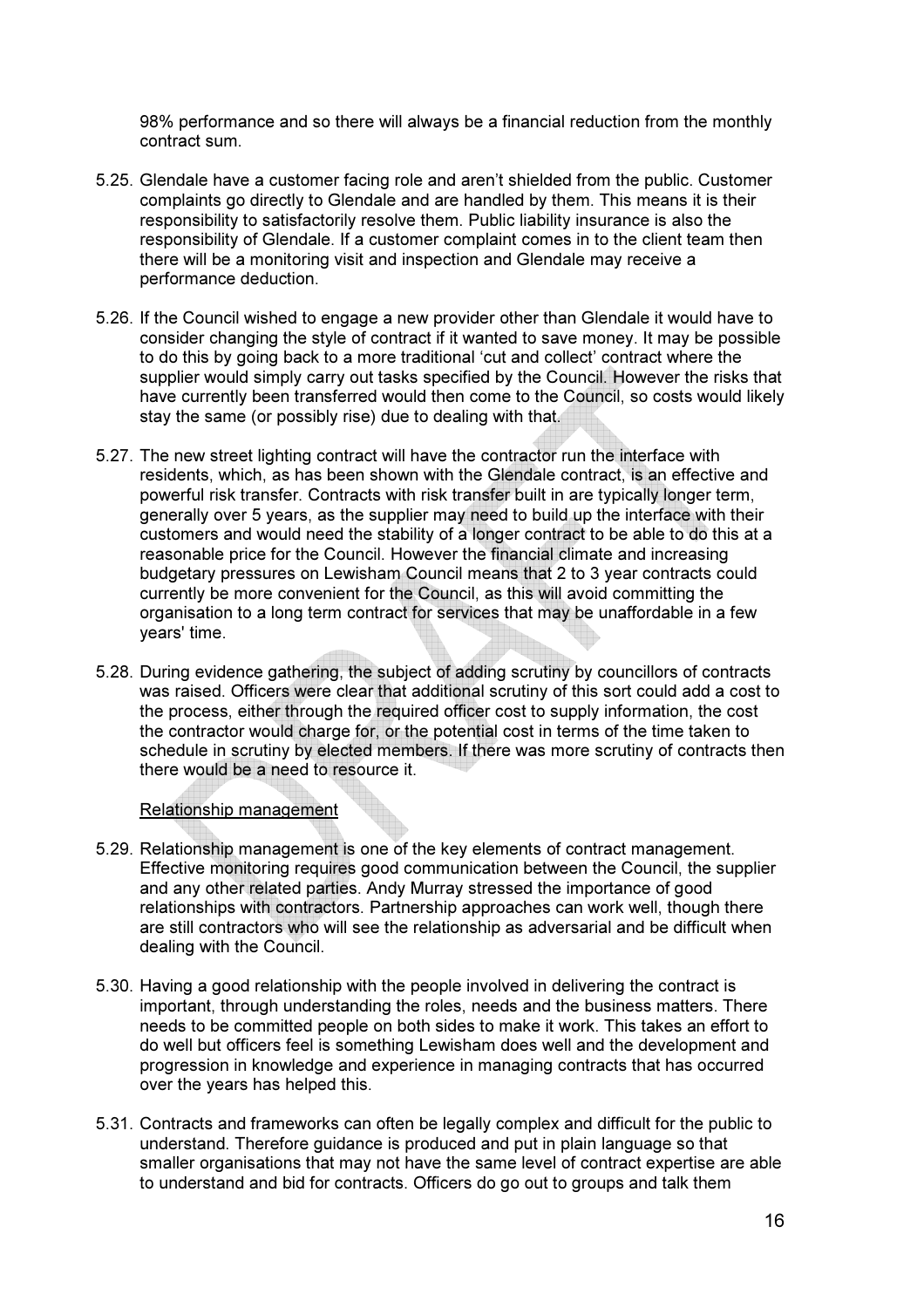through it, such as with Voluntary Action Lewisham, Carers Lewisham and Positive Ageing Council which get the relationship off to a good start.

- 5.32. The Residential and Nursing Care contracts require that officers speak to the client team and contractors as well as front-line workers before the contract starts to build up key relationships. The contract requires that personal relationships are properly developed and established quickly in order for officers to get involvement in the delivery of the service and for suppliers to feel part of the Council. Where a service provider is not performing adequately, the Council will work closely with the provider to address the areas of concerns and produce a plan to rectify failings. This is a key part of contract management and officers are introducing increased training on managing relationships.
- 5.33. Within the Parks Management Contract there is a small but experienced contract team which has developed a real partnership with Glendale based on trust. There is no duplication of work within the contract; the Council retains the strategic overview while Glendale has the role of delivering and managing the operation of the service. Officers explained that the start of the initial contract in 2000 was difficult at first, however the relationship developed and the difficulties were overcome. Not being adversarial was important, as was the stability of a long-term contract. Short terms contracts can mean that staff change often. Building good working relationships is key.
- 5.34. Due to the importance of good relationships in long-term contracts, incumbent bidders are often at an advantage as they already have an established relationship with the client and so may not price so highly for perceived financial risks.

#### Contract administration (including improvements)

- 5.35. As highlighted previously, the administration of the contract and appropriate record keeping is important in the overall management of the contract. Andy Murray highlighted the importance of reviewing contracts in order to learn lessons about how they are managed, the specifications and the process. For example, if a change must be made to the contract then it should be done in accordance with the change control procedure set out in the contract. If the change is agreed then a variation order must be developed and approved then tied in with the main contract. The variation order should be subjected to the same value for money scrutiny as the contract would be and costed on the basis of the schedule of rates set out in the contract. Method statements, where contractors explain how they will achieve outputs, can be evaluated to see if they are reasonable and achievable.
- 5.36. A Council contract is generally regarded as a good one to have for suppliers, partly this is due to contract administration which means that the Council pay regularly, on time and are quite safe.
- 5.37. Officers look to add value and build in continuous improvement into the contract. Contracts need to be flexible to be able to allow this to happen. Due to the increasing financial constraints that have been put on the Council recently, there has been an effort to transfer some of these costs pressures onto Council contracts. Negotiation with contractors means that as the Council requires efficiency savings, these too can be taken on my contractors. There has not been a rise in adversarial and harsh attitudes and Lewisham has managed to bring in the London Living Wage, apprenticeships and other social benefits in recent years.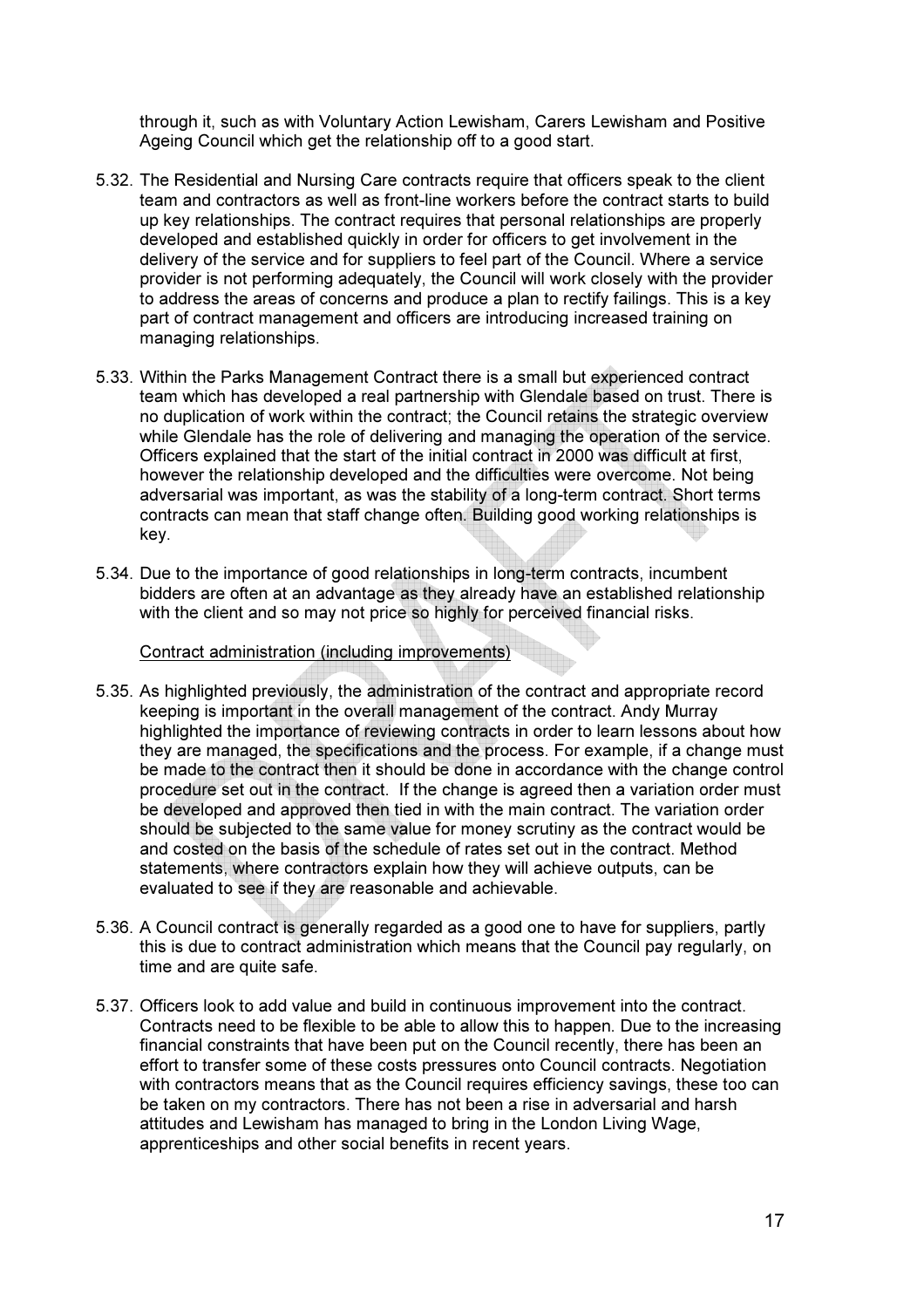- 5.38. Currently, the Council block contract 79 nursing beds in borough. The placement process into these beds is managed carefully to ensure that voids are kept to a minimum and this process has got better over the years. . Block purchasing is where the Council buys a number of beds en masse to ensure that there will be sufficient supply of good quality nursing beds to meet the assessed need or demand at a price which is competitive.
- 5.39. Within the Parks Management Contract there is an annual 3% efficiency savings built in. As part of the Councils budget reduction process 2011/12 - 2013/14 the contract sum will be reduced by £437k and a further £438k of savings have or will be achieved by the removal of the parks improvement budget.

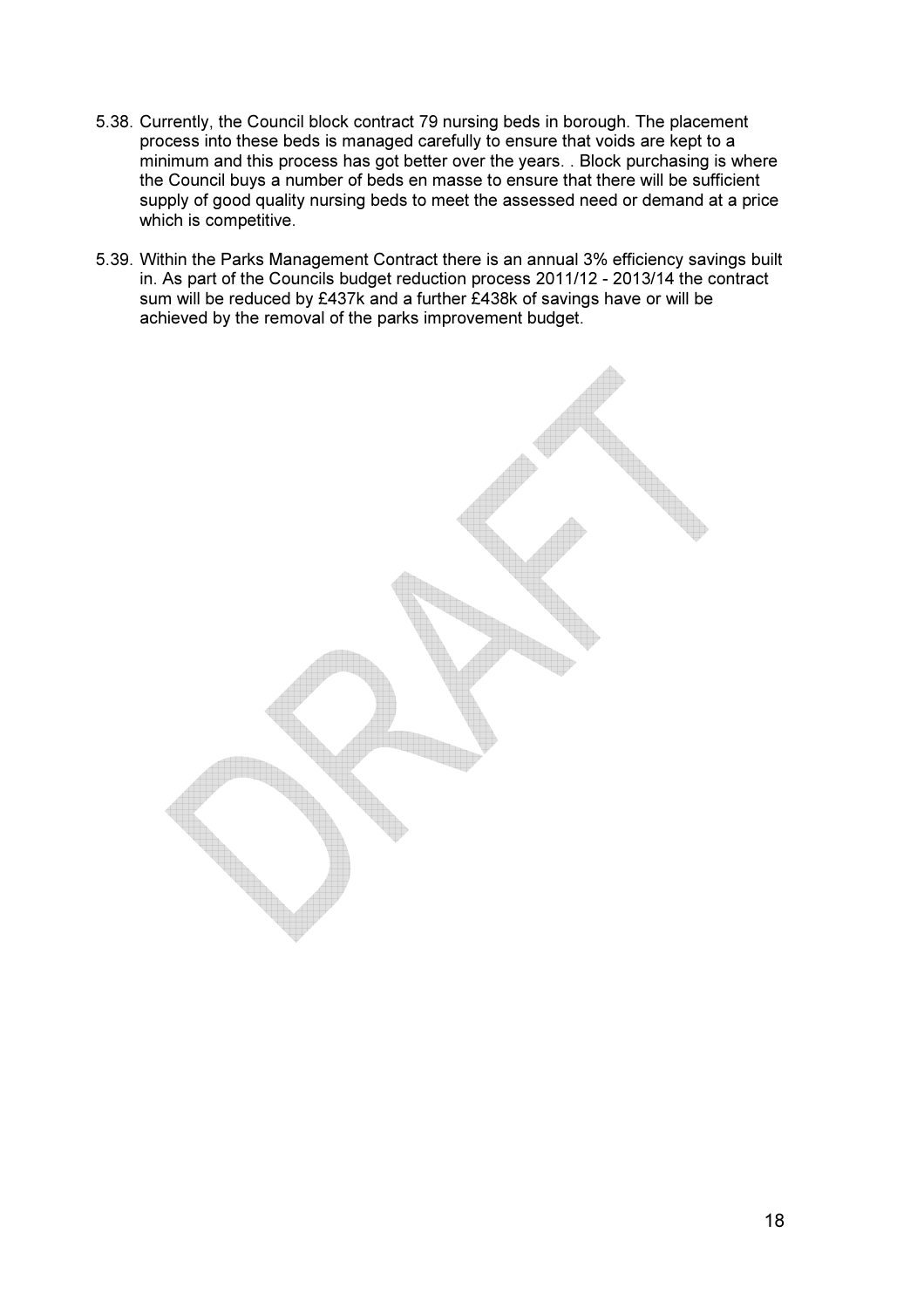## 6. Case Study – Residential and Nursing Care Contracts

- 6.1. At present Lewisham commissions 1032 residential and nursing placements, this includes people with learning disabilities and adults with mental health. Services are commissioned from approximately 310 providers in and out of the borough. The current cost of the nursing placements are £19.2m while the residential placements are £25.7m.
- 6.2. Lewisham has to ensure that there is a continuous supply of care home accommodation to meet the assessed need or demand at a price which is competitive, can be afforded and at an acceptable level of quality. In relation to the commissioning of residential and nursing home care, the fundamental questions that need to be continually addressed are:
	- Is the overall supply adequate to meet the assessed need and is there any need to intervene in the market to support some or other aspect of the overall supply?
	- How will LBL be able to secure a continuous and adequate supply, in terms of volume, price and quality, in competition with other boroughs, including should the contracts be spot or block?
- 6.3. These objectives and questions are set in the context of national and local values and priorities, such as the requirement to take forward the personalisation agenda and the need to ensure value for money. Commissioners utilise a number of negotiation tools to achieve a fair placement fee, including benchmarking other local authorities, the Care Funding Calculator and historical intelligence.
- 6.4. In Lewisham, the Council and partners commission care home places both within Lewisham and out of borough. The commissioning process is utilised by officers to ensure that social care and health services purchased from any provider meet the needs of the local population. The process includes assessing the needs, prioritising outcomes, procuring the service as set out below, and managing contracts.
- 6.5. The procurement process is designed to choose the service provider who will provide the service to the required standard identified in the service specification and at the optimum cost, thus representing the best value for money. This is achieved by evaluating the tender submissions on a balance of "Quality" and "Cost". The "Quality" aspects relate to how the service will operate and potential providers are asked to respond to specific questions (known as method statements) and are based on the Care Quality Commission's Guidance.
- 6.6. Care homes have to demonstrate how they will provide services around the following areas:
	- Dignity in care provided
	- Involvement and information ( respecting and involving people who use services, consent to care and treatment)
	- Personalised care treatment and support
	- Safeguarding and safety
	- Suitability of staffing and training
	- Quality Management
	- Suitability of management
	- Arrangements for short stay/ interim respite placements
	- Promoting environmentally friendly practice
- 6.7. Block contracts are used where there is a scarcity of beds and the Council has to ensure that there is sufficient provision to meet the needs of residents who require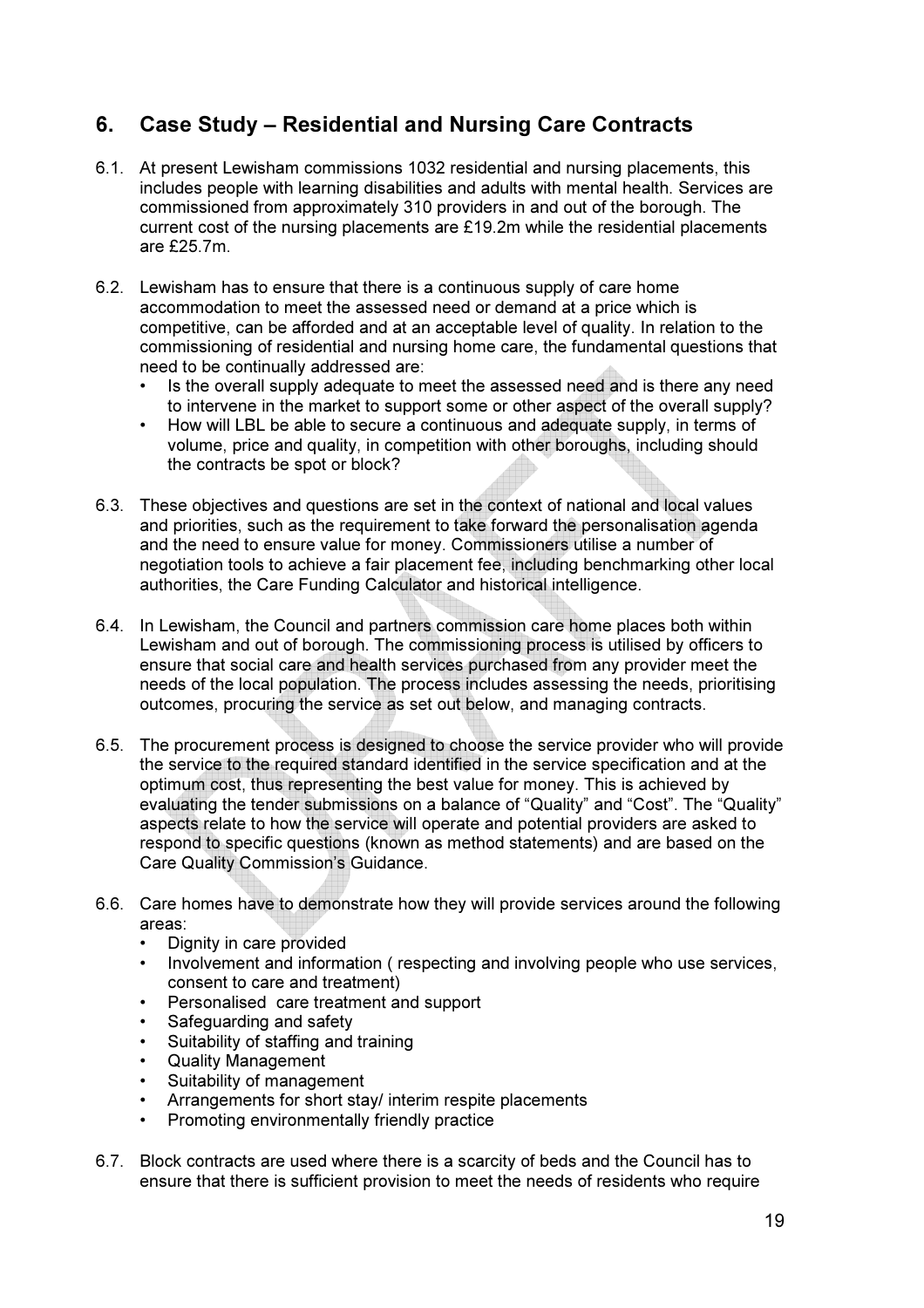these services. Spot contracts are used for the majority of care home placements to secure individual placements on a case by case basis.

- 6.8. All the necessary social care and health information pertaining to the individuals care needs are provided to the care homes, as well a Service Specification, Spot Agreement terms and conditions under a Block Contract for a specific number of nursing beds in borough. Contract officers will ensure that the care home is compliant under the Care Quality Commission's Guidance and a care home placement will only be completed when all necessary checks have been concluded.
- 6.9. All commissioned services are routinely monitored for contract compliance and acceptable performance and quality. Currently, five contract monitoring officers are responsible for carrying out this area of work. The aim of the contract monitoring is to ensure that the services delivered by care homes are delivered in line with the contract and specification and are providing care of the highest quality, adhering to the principles of best value. This done through a variety of methods:
	- Lay Visitors, who visit care homes in the borough and are able to raise issues and concerns about the quality of care being provided.
	- A Contract Management Tool and Care Homes Monitoring Framework are in place to ensure there is a consistent approach to monitoring performance
	- Monitoring takes place at least on a quarterly basis for block contracts and large spot contracts.
	- Individual review cases
	- **Complaints**
	- Service reviews
- 6.10. If a care home does not meet the performance requirements, the Council has legal means it can pursue to adjust or terminate the contract, the details of which are set out clearly in the contract. Failure to meet key indicator targets, such as training standards and dealing with complaints, in a specific time period will not normally lead to funding/payments being withheld, except in cases where there has been a severe breach of contract. If a breach of conditions of contract is identified the commissioners will seek legal advice and a letter will be written to the service provider drawing attention to the specifics of the breach and requiring action to be taken within a specified period from the date of the letter.
- 6.11. The range of interventions and activity set out above is designed to ensure that Lewisham's residents receive high quality and cost effective care and that when this is not the case, remedial steps are taken.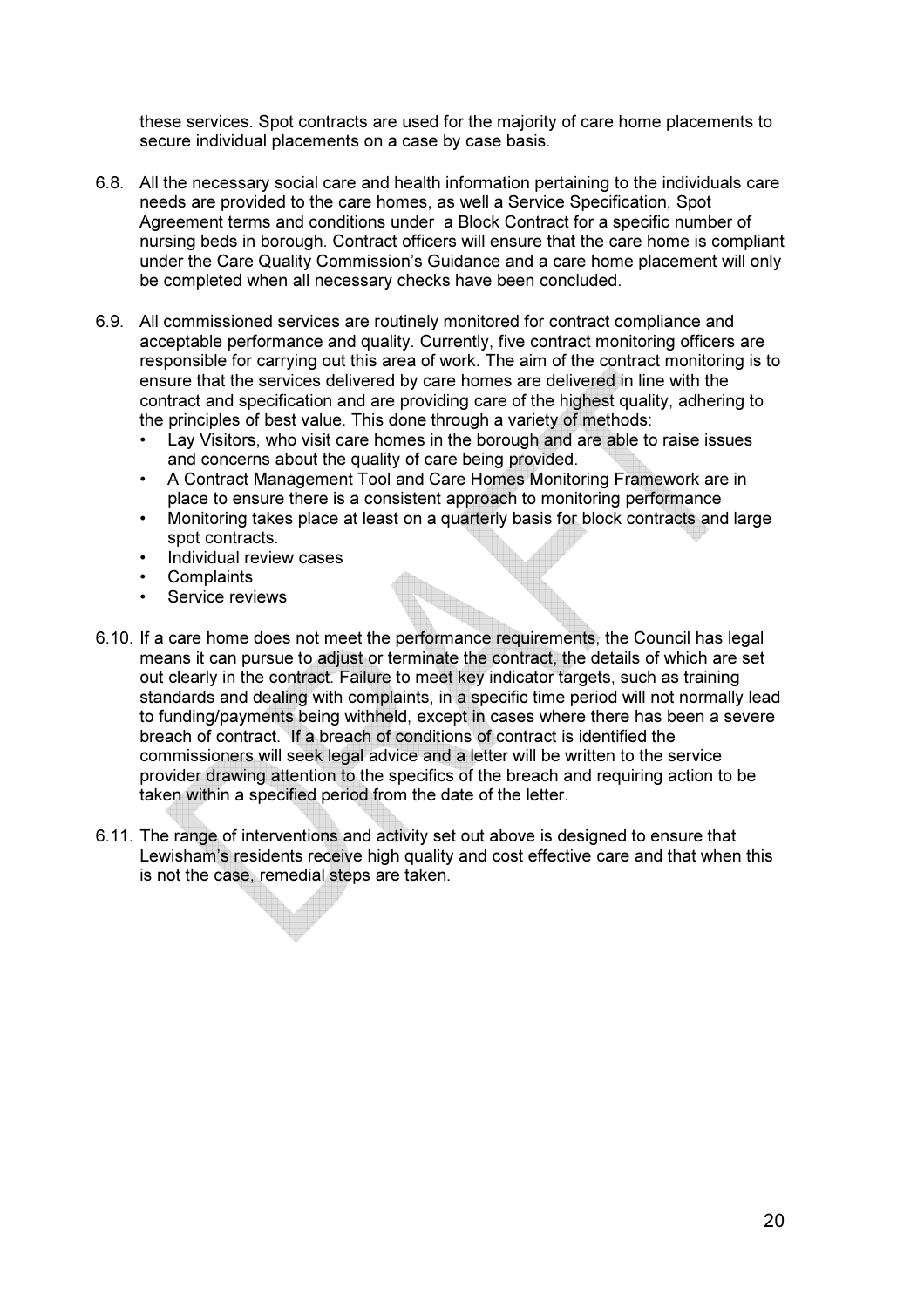## 7. Case Study – Parks Management Contract

- 7.1. The Green Space management and maintenance contract was awarded to Glendale Grounds management on 1st March 2010. The procurement of the new contract followed the successful delivery of the previous 10-year Green Space contract also awarded to Glendale in March 2000. The current contract requires Glendale to provide a combined parks management and grounds maintenance service for the borough's parks and a grounds maintenance service only for other areas such as housing green space (on estates managed by Lewisham Homes) closed churchyards, car parks and highways enclosures. The Lewisham contract was the first Park Management Contract where the contractor was responsible for the events management, sports development and maintenance in the Borough.
- 7.2. The contract specification covers grass cutting, pruning and planting, the clearance of litter and graffiti specifically within the public parks, building and infrastructure maintenance, security, events and other aspects of parks management. The contract specification is output based in that it specifies the standard to be met rather than the way in which the service is to be provided. However, Glendale have agreed to be bound to their Method Statements, requested at Invitation to Tender, which give detail of how various tasks will be undertaken.
- 7.3. The 3 underlining principles of the original 2000 Green Space contract were also applied to the new contract:
	- There must be a transfer of risk to the contractor
	- Payments must be performance related
	- There must be a rigorous monitoring system in place
- 7.4. The contract term is for 10 years, commencing  $1<sup>st</sup>$  March 2010 however the Council has an express right to terminate the contract on the  $5<sup>th</sup>$  anniversary (28<sup>th</sup> Feb 2015) of the commencement date at its own discretion. The contract is for Parks and Open Spaces (£2.8m) and Housing Grounds Maintenance (£495k). The Council agreed to adopt the London Living Wage (LLW) and apply it to this contract prior to the procurement process.
- 7.5. Glendale bears most of the risks associated with the contract i.e. if the cost of labour increases over the life of the contract, or changes to British Standards, then they will bear that risk. Unless specifically and expressively provided in the contract conditions all risks associated with the provisions of the service under the contract shall be borne by Glendale, this is referred to as the "catch all" clause.
- 7.6. The contract is currently monitored by 3 Green Scene client officers, reporting to a contracts manager, by way of a 'random sampling' process. At all times the Council is entitled to make a performance deduction where the Contractor fails to meet the performance standards set out in the Specification. The random sampling can be undertaken jointly by the client and Glendale and, on request, by members of the public. The default points mechanism is set out in a 'facilities database', which lists all the services to be monitored, and the points to be deducted. The points are translated into a default performance score, which will, in turn, equates to a financial deduction from the Contract Payment. There are a variety of methods available to the Council to monitor the performance of the contract:
	- A number of important service areas are monitored every month as 'Actual Inspections'.
	- The Council can serve a Targeted Inspection Notice if it considers that Glendale are not performing properly in a particular part of the service.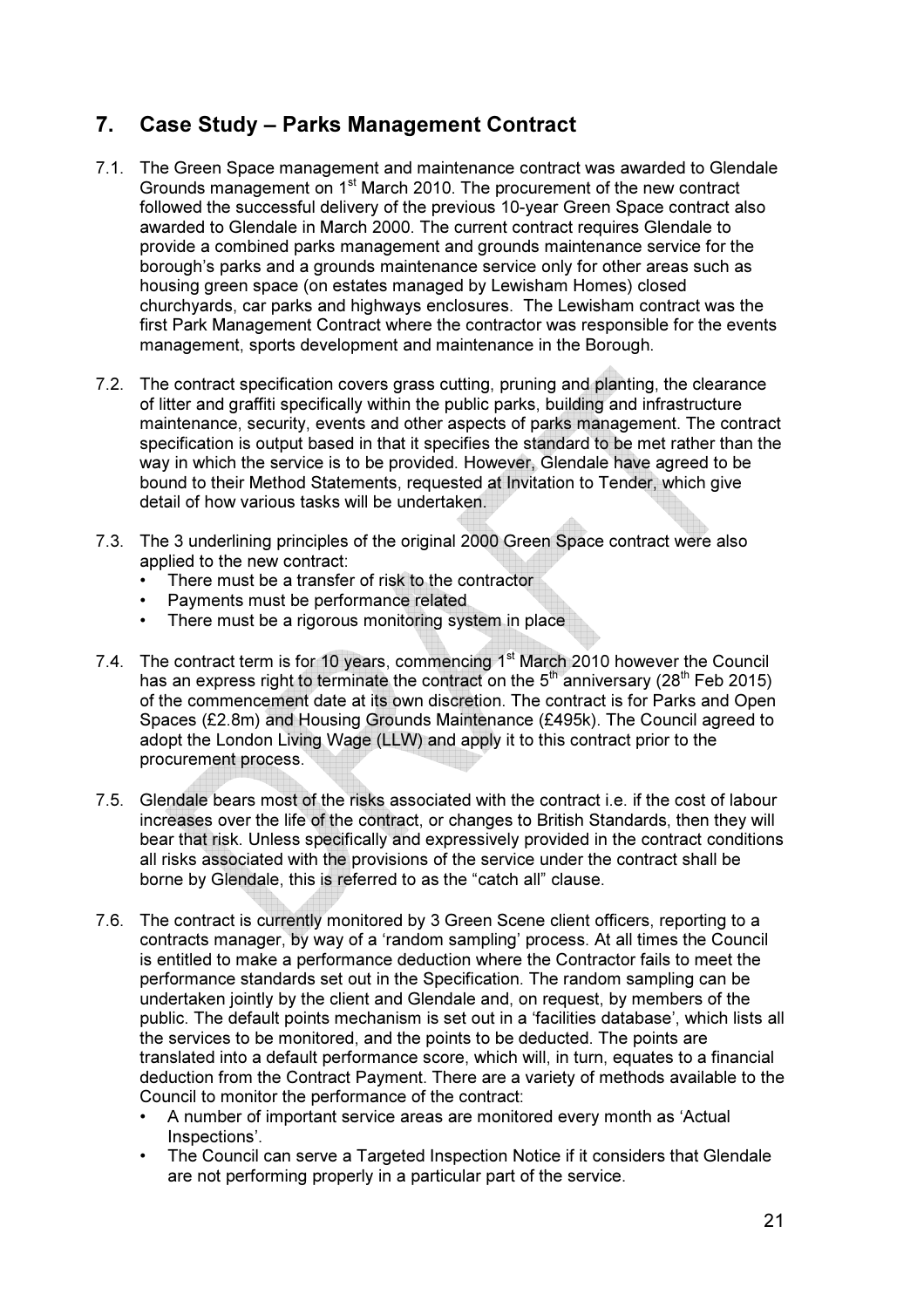- If the Council is still not satisfied with the service, or a particular aspect of the service, it can issue a Defective Service Notice. If Glendale do not remedy the problem the Council can step in and remedy the problem itself and recover the costs of doing so from Glendale.
- There is a dispute resolution process whereby either party can refer certain matters to an expert for resolution
- If the Contractor goes beyond a certain threshold in terms of performance deductions, namely if it goes below 78% of total performance then the Council may have the right to terminate the contract.
- 7.7. Glendale has introduced a wide range of events into the parks to encourage community participation and invite local residents to take responsibility for their green spaces. Increasing community involvement and communication with community members reinstates a sense of pride in the local environment and is another cornerstone that makes the Lewisham partnership successful.
- 7.8. Glendale also invite local schools to use the parks as an educational resource for environmental and conservational subjects. Sessions include pond dipping, building bird and bat boxes, nature walks, habitat and food chain studies.